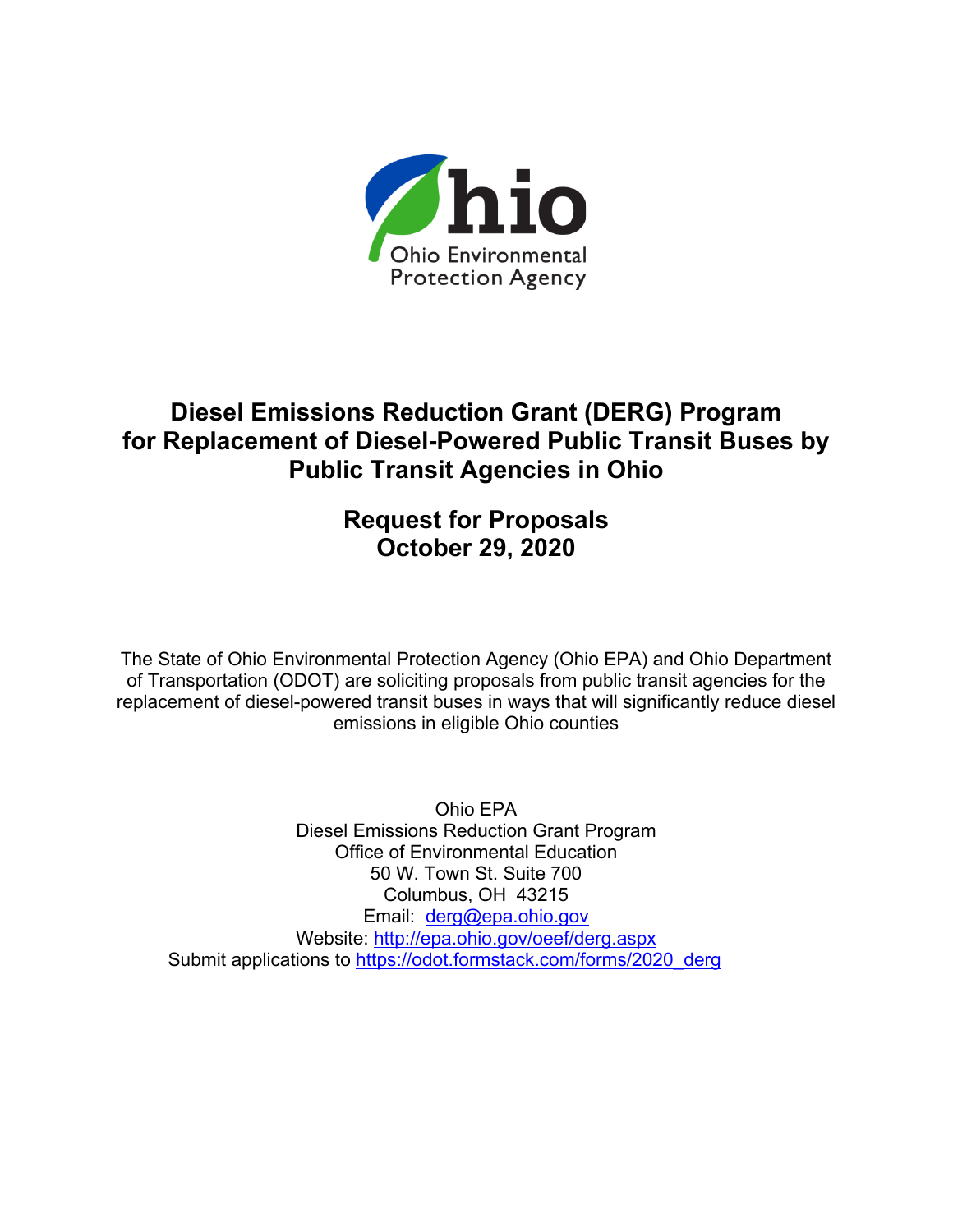#### **Table of Contents**

#### **SECTION 1: REQUEST FOR PROPOSALS (RFP) OVERVIEW**

1.1 RFP Time Table

#### **SECTION 2: PROGRAM REQUIREMENTS**

- 2.1 Fund Reimbursement Policy
- 2.2 Twenty Percent Match Requirement
- 2.3 Buy America
- 2.4 Record Maintenance
- 2.5 Non-Performance

#### **SECTION 3: APPLICATIONS**

- 3.1 Project Application
- 3.2 Communication and Inquiries

#### **SECTION 4: ELIGIBIILITY**

- 4.1 Project Type
- 4.2 Eligible Areas
- 4.3 Ineligible Costs

#### **SECTION 5: REPLACEMENT VEHICLE PROJECTS**

5.1 Vehicle Replacement

#### **SECTION 6: PROJECT SELECTION CRITERIA**

#### **SECTION 7: GENERAL REQUIREMENTS**

- 7.1 Cost of Proposal
- 7.2 Confidentiality

#### **SECTION 8: APPENDICES**

Appendix A: Applicant Certification Statement

- Appendix B: DERG Fleet Data Reporting Spreadsheet
- Appendix C: Map of CMAQ Eligible Counties and Townships in Ohio
- Appendix D: Diesel Vehicle/Equipment Useful Life Guidelines
- Appendix E: Buy America Certification for FTA projects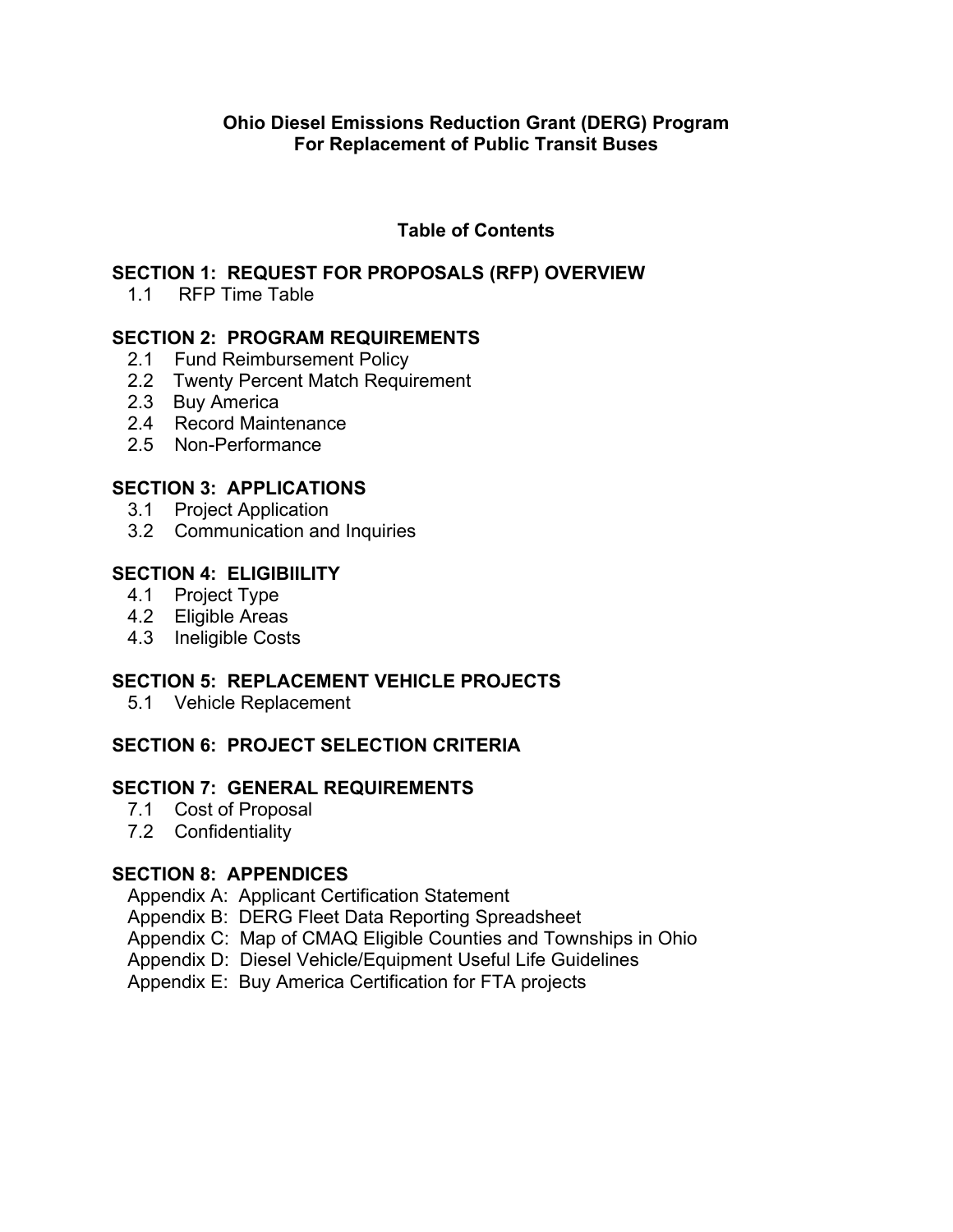#### **SECTION 1: REQUEST FOR PROPOSALS (RFP) OVERVIEW**

#### **1.1 RFP Time Table**

Release of RFP: Thursday, October 29, 2020

Applicant Conference Call: Tuesday, November 10, 2020, 1:00 p.m.

Call-in number: 1-877-372-2917 Meeting ID: 63950

Deadline to Submit Proposals: **Friday, December 11, 2020, 5:00 p.m.**  Submit Proposals online to [https://odot.formstack.com/forms/2020\\_derg](https://odot.formstack.com/forms/2020_derg)

Announcement of Awards: January 8, 2021

The Ohio Environmental Protection Agency (Ohio EPA) and the Ohio Department of Transportation (ODOT), announce the tenth round of the Diesel Emissions Reduction Grant (DERG) Program. Invited to apply are all Ohio Public Transit System diesel powered fleet owners that are eligible to receive Federal Transit Administration (FTA) grants, for the purpose of emissions reductions in Congestion Mitigation and Air Quality (CMAQ) Improvement Program eligible areas of Ohio. A map of eligible Ohio counties and townships is provided in Appendix C of this document.

DERG Program funding is made available through the Ohio Department of Transportation's Federal Highway Administration (FHWA) CMAQ Program federal appropriation fund. Ohio EPA and ODOT reserve the right to rescind or revise this RFP depending upon the availability of federal funds. Projects selected for award through this tenth round of the DERG Program will be financed via FTA transfers. Awarded projects cannot commence until all FTA Grant Management requirements have been met, which can take several months.

DERG funds may not be used to reimburse grant recipients for any grant expenses, including vehicle purchases, prior to the FTA transfer being completed and the project being included in an eligible FTA grant.

The Ohio EPA – ODOT DERG Committee ("the Committee") reserves the right to adjust the dates listed above, for whatever reasons it deems appropriate. The Committee also reserves the right to request additional information to assist in the review process; to reject any and all applications and to make no awards under this program or make fewer and/or smaller awards than anticipated; or to partially fund projects.

The total funding available for this competitive funding cycle is **\$10,000,000**, to be allocated to public transit vehicle replacement projects. **DERG applications will**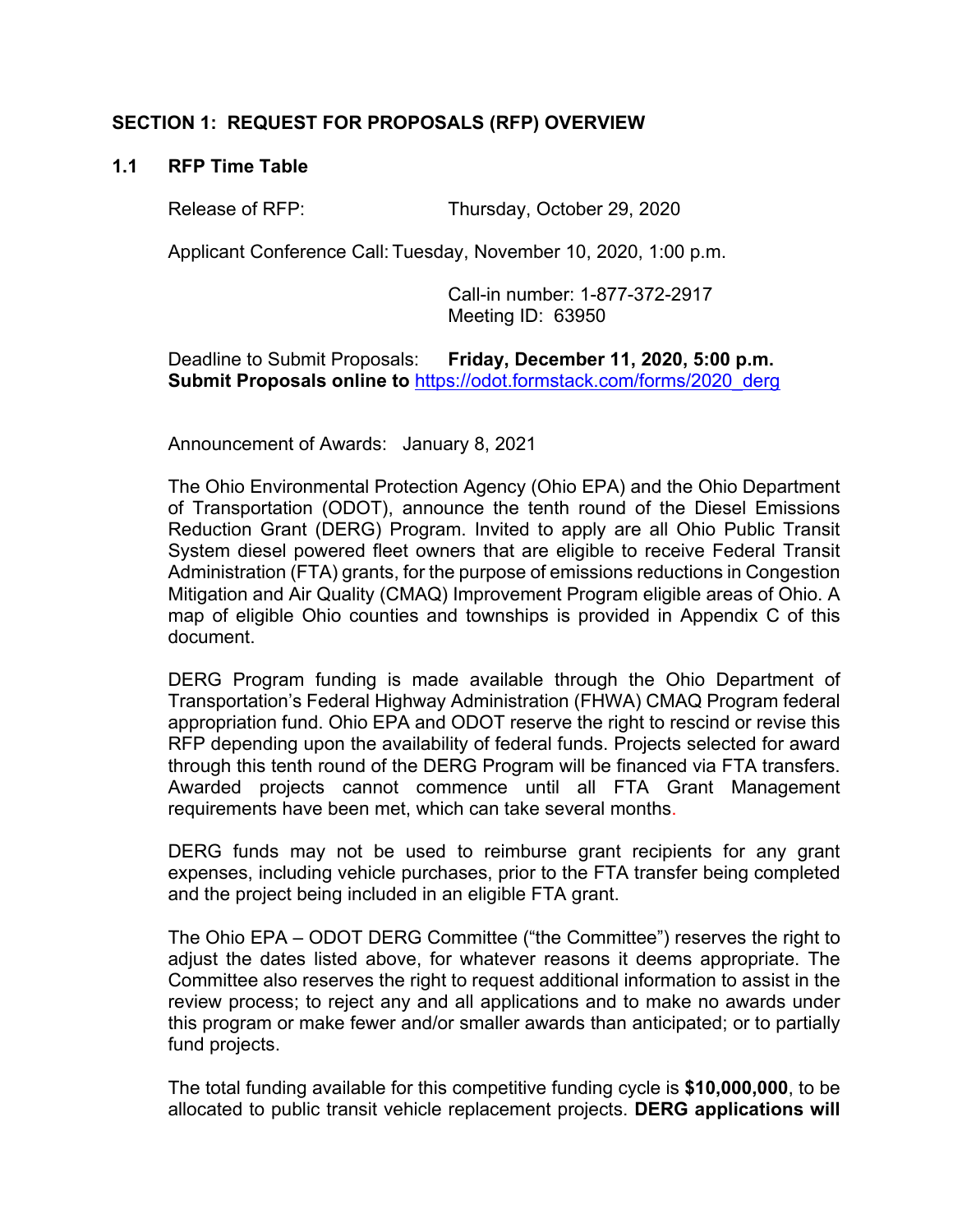**be considered for projects requesting at least fifty thousand dollars (\$50,000) and not more than two million dollars (\$2,000,000). Applications requesting more than the \$2 million cap will not be considered.** 

#### **SECTION 2: PROGRAM REQUIREMENTS**

#### **2.1 Fund Reimbursement Policy**

**DERG is a reimbursement program and applicants must provide non-federal funding to cover expenses as they are incurred.** Projects selected for funding will then be reimbursed *up to the amount authorized for that project* upon proper documentation that eligible expenses have already been paid by the awardee.

#### **2.2 Twenty Percent Match Requirement**

For projects that are selected, up to eighty percent (80%) of allowable project costs may be eligible for reimbursement from CMAQ funds, and only for allowable equipment purchases *after* the project receives full FTA grant approval. Applicants are required to provide a minimum twenty percent (20%) in matching funds. Matching funds cannot be sourced from other federal funds or from in-kind services. Applications must include in the project scope description an indication of the funding source that will be used to meet the match requirement. Applicants are encouraged to provide more than the minimum 20% match required, in order to score better in terms of cost effectiveness, as explained in Section 6 of this RFP.

#### **2.3 Buy America**

All DERG grant awardees must meet all applicable FTA Buy America regulations regarding steel and iron products and components.

#### **2.4 Record Maintenance**

DERG awardees will be required to maintain all financial and other project related documentation consistent with FTA grant reporting requirements. Additionally, upon ODOT or Ohio EPA request records must be made available regarding vehicle utilization and maintenance for the useful life of the vehicle.

#### **2.5 Non-Performance**

Applicants should not apply for a DERG grant until they have a firm project scope, schedule and fiscal commitments. They should also have dedicated staff, including a Person in Responsible Charge of the project, to ensure compliance with the requirements of the guidance, delivery, and maintenance of the project. This person will also serve as the primary contact for ODOT and/or Ohio EPA to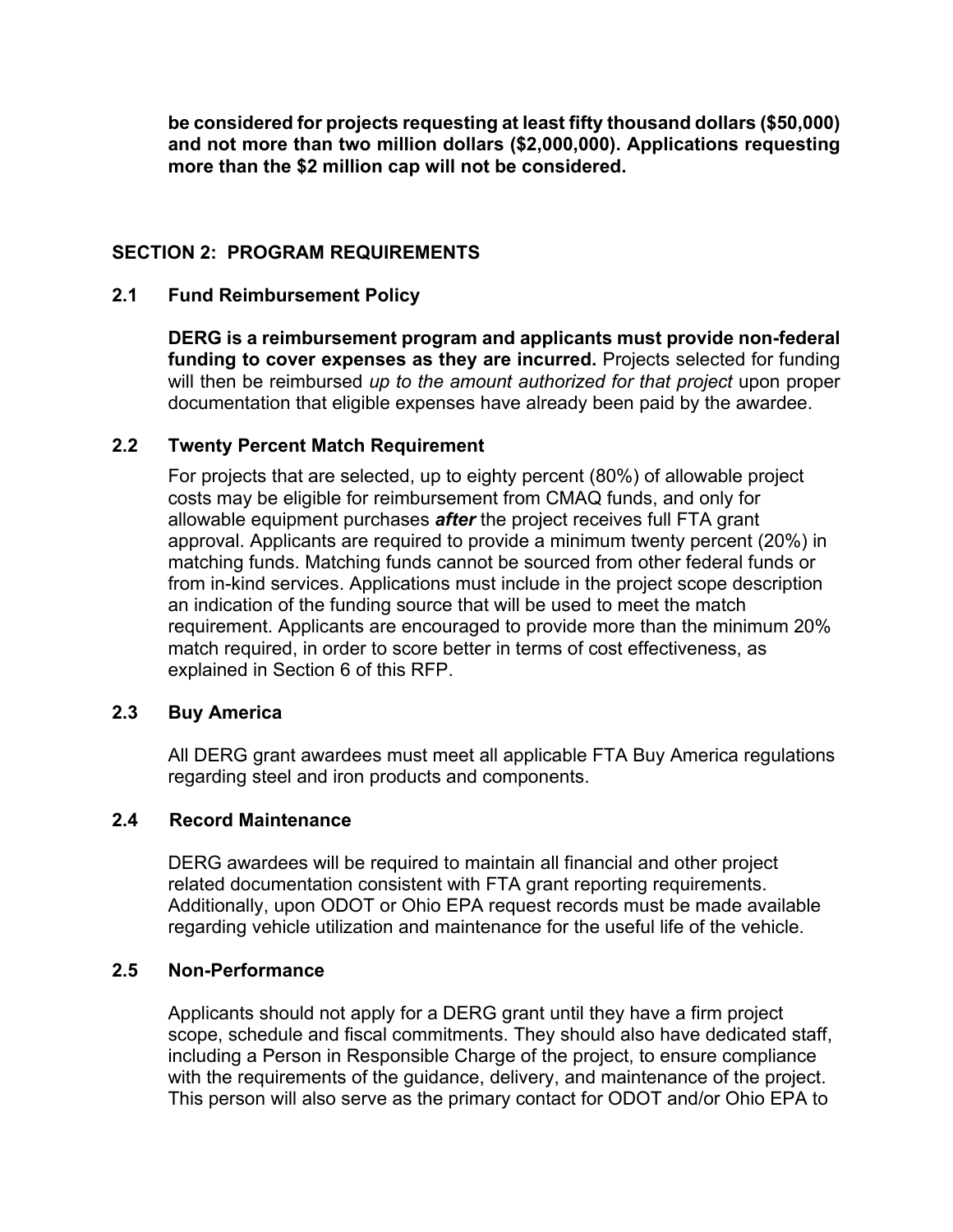coordinate project milestones and accomplishments. ODOT and Ohio EPA will not consider or approve more than one scope change from what was included in the submitted DERG application.

If Ohio EPA determines that an awardee is not making satisfactory progress implementing the project, Ohio EPA may, in consultation with the Ohio Department of Transportation and the US Department of Transportation, revoke the grant and reallocate the funds to another eligible project applicant.

#### **SECTION 3: APPLICATIONS**

#### **3.1 Project Application**

**Applications must be submitted electronically to the Ohio Department of Transportation no later than 5:00 p.m. on December 11, 2020.** Proposals must be submitted electronically to [https://odot.formstack.com/forms/2020\\_derg](https://odot.formstack.com/forms/2020_derg) No faxed, e-mailed or hand-delivered submittals will be accepted. Late submittals will not be considered. Applicants who do not receive email confirmation of receipt of their application within one business day should call 614-644-2873 or email [derg@epa.ohio.gov.](mailto:derg@epa.ohio.gov)

#### **3.2 Communication and Inquiries**

Prior to the deadline for submission, a conference has been scheduled for questions from prospective applicants, on November 10, as indicated in section 1.1 of this RFP. Answers to frequently asked questions from prospective applicants and questions discussed on these calls will be posted on Ohio EPA's DERG Website at: [http://epa.ohio.gov/oeef/derg.aspx.](http://epa.ohio.gov/oeef/derg.aspx) Prospective applicants are also encouraged to contact program staff members Alan. Harness@epa.ohio.gov at (614) 644-4838 with technology questions, or [Carolyn.Watkins@epa.ohio.gov](mailto:Carolyn.Watkins@epa.ohio.gov) at (614) 644-3768 with financial questions.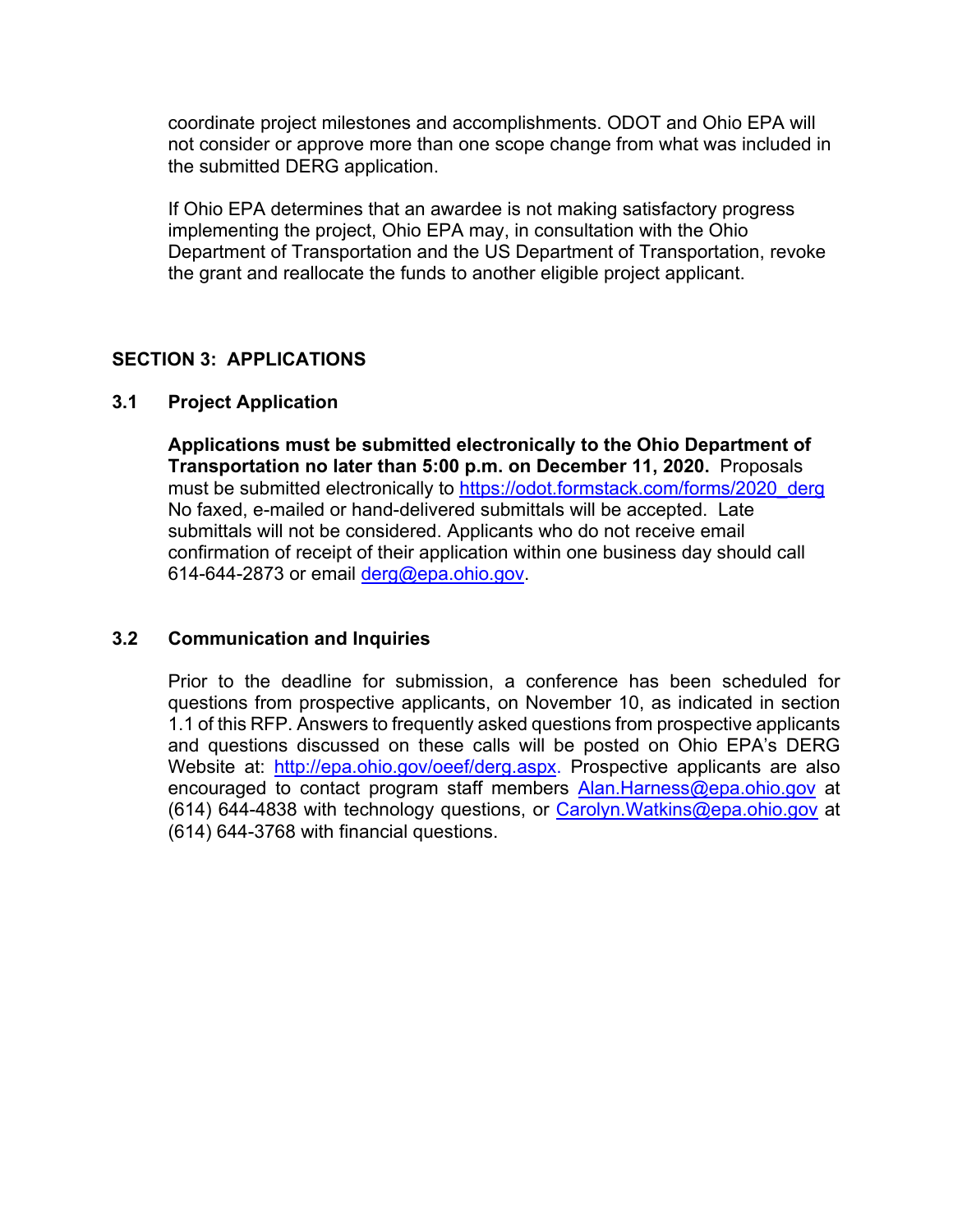#### **SECTION 4: ELIGIBIILITY**

#### **4.1 Project Type**

Projects eligible for funding under this DERG application cycle include the replacement of diesel-powered transit buses operated by public transit diesel fleet owners eligible to receive grants from the Federal Transit Administration (FTA) in CMAQ eligible Ohio counties. Projects funded under this program must affect surface transportation system travel consistent with the FHWA's CMAQ Interim Program Guidance under MAP-21 issued November 12, 2013. Projects must result in reductions of oxides of nitrogen (NOx) and/or fine particulate matter (PM2.5) emissions from pollutant sources

**Replacement vehicles must meet FTA Altoona testing and certification standards.** 

#### **4.2 Eligible Areas**

**Vehicles must be operated in CMAQ-eligible areas of Ohio for at least sixtyfive percent (65%) of the time.** Grant *applicants* should show in the project narrative that the vehicles proposed for replacement have been registered (if applicable) and operating within Ohio for the most recent year. Written records must be maintained with the owner/operator of the approved project for a minimum 5 years.

A map of CMAQ-eligible Ohio counties and townships is included in Appendix C of this RFP.

| Ohio CMAQ-eligible counties: A project must be located in at least one of these |                  |            |              |  |  |  |  |
|---------------------------------------------------------------------------------|------------------|------------|--------------|--|--|--|--|
| counties in order to be considered for CMAQ funding                             |                  |            |              |  |  |  |  |
| Allen                                                                           | <b>Delaware</b>  | Lawrence   | Portage      |  |  |  |  |
| Ashtabula                                                                       | Fairfield        | Licking    | Scioto       |  |  |  |  |
| <b>Belmont</b>                                                                  | Franklin         | Lorain     | <b>Stark</b> |  |  |  |  |
| <b>Butler</b>                                                                   | Geauga           | Lucas      | Summit       |  |  |  |  |
| <b>Clark</b>                                                                    | Greene           | Madison    | Trumbull     |  |  |  |  |
| Clermont                                                                        | Hamilton         | Mahoning   | Warren       |  |  |  |  |
| Clinton                                                                         | <b>Jefferson</b> | Medina     | Washington   |  |  |  |  |
| Columbiana                                                                      | Knox             | Miami      | Wood         |  |  |  |  |
| Cuyahoga                                                                        | Lake             | Montgomery |              |  |  |  |  |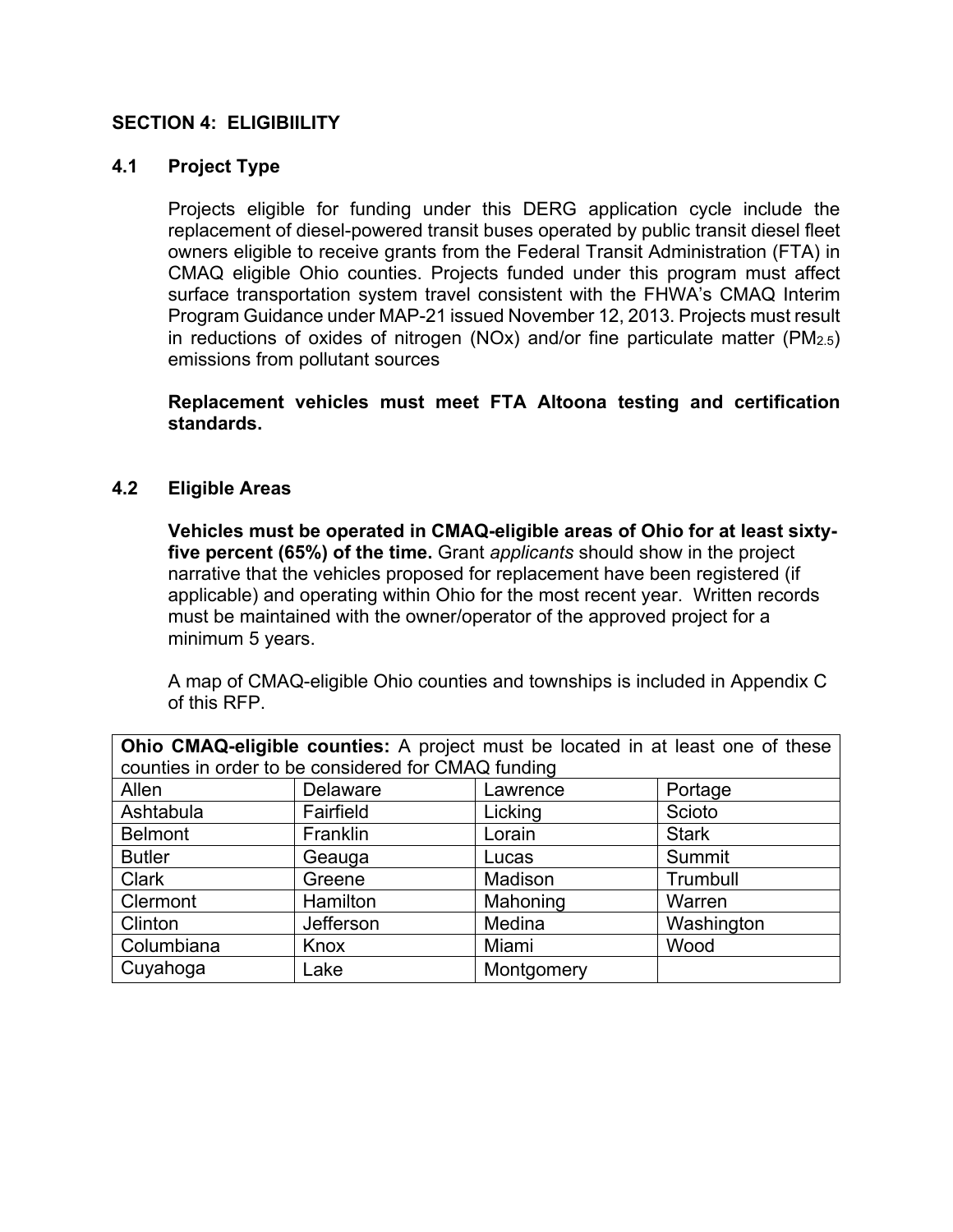#### **4.3 Ineligible Costs**

*Ineligible* costs include but may not be limited to:

- Operating expenses and fuel costs, including incremental costs of fuel
- Any project required by any law or other legally binding agreement
- Work done or purchases made prior to the FTA transfer is complete and the project has been included in an eligible FTA grant
- Costs incurred for work or purchases not included in the approved project scope
- Installation costs incurred from in-kind services or by an unauthorized vendor
- Administrative costs

| <b>Type</b>            | <b>Description</b>                                                                                                                                                        | <b>Limitations</b>                                                                                                                                                                                   | <b>Maximum</b><br><b>Funding</b>                                                                                                                                                           |
|------------------------|---------------------------------------------------------------------------------------------------------------------------------------------------------------------------|------------------------------------------------------------------------------------------------------------------------------------------------------------------------------------------------------|--------------------------------------------------------------------------------------------------------------------------------------------------------------------------------------------|
| Vehicle<br>Replacement | Replacing old vehicles<br>with new vehicles,<br>including replacing with<br>alternative fuel vehicles<br>as identified in section<br>301 of the 1992 Energy<br>Policy Act | New vehicles<br>must meet newer<br>emission<br>standards than<br>old vehicles or<br>equipment.<br>Verification that<br>old vehicles have<br>been<br>decommissioned<br>and not returned<br>to service | 80% of total<br>project cost,<br>subject to<br>provisions of<br>CMAQ and this<br>RFP; less core or<br>scrap value and<br>less other<br>governmental<br>financial purchase<br>contributions |

#### **SECTION 5: REPLACEMENT VEHICLE PROJECTS**

#### **5.1 Vehicle Replacement**

Vehicle replacement involves permanently removing an old vehicle from service, and replacing it with a new vehicle, including alternative fuel vehicles as identified in section 301 of the 1992 Energy Policy Act.

In order to be eligible for funding for vehicle replacement, the grant applicant must verify that the vehicle to be replaced meets the Federal Transit Administration (FTA) replacement guidelines. Transit buses must operate at least 65% of the time in Ohio CMAQ-eligible counties.

Grant agreements for replacement vehicles will include a provision that the old vehicle be decommissioned and not returned to service. The grant awardee will be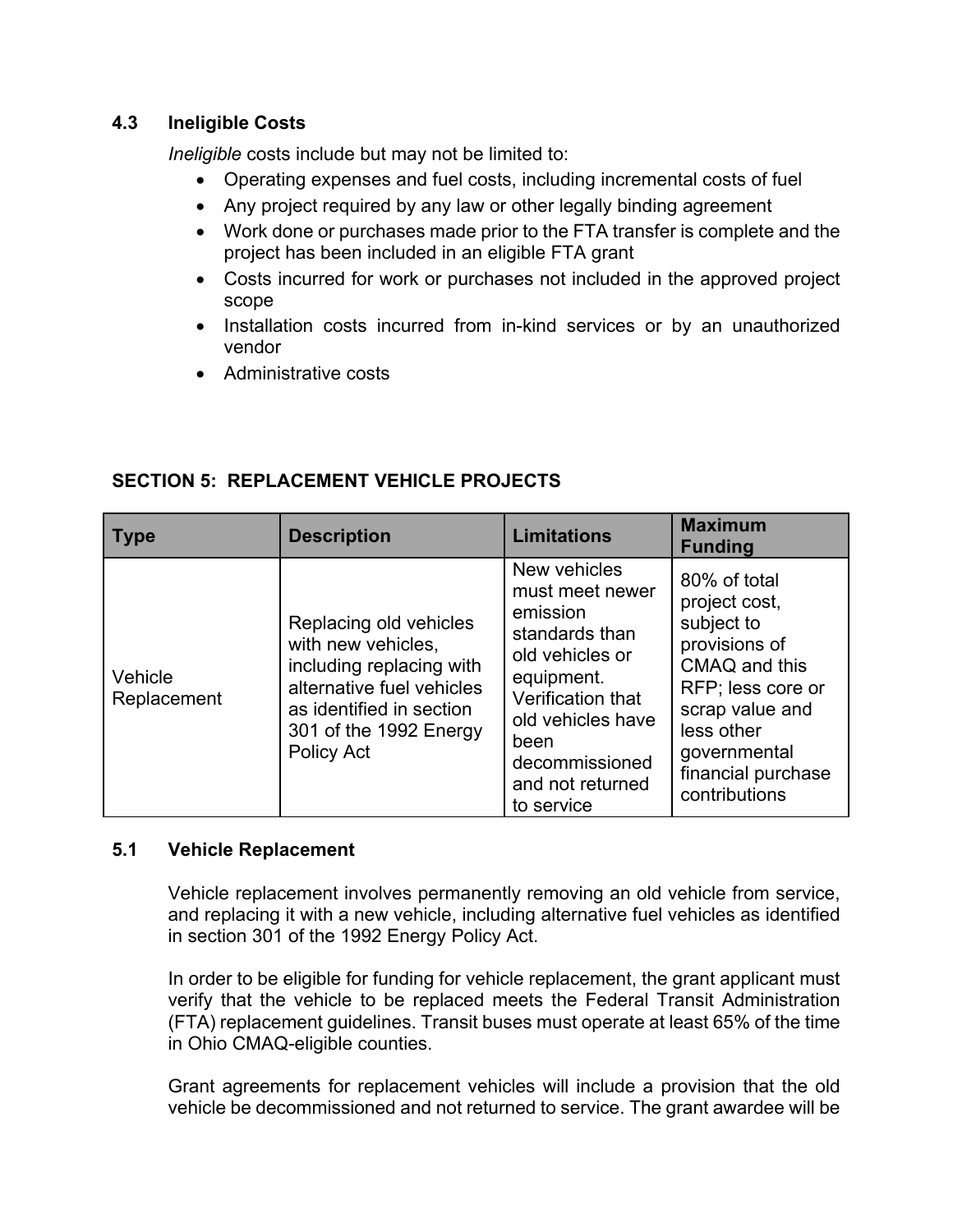required to provide documentation verifying that the old vehicle has not been returned to service. Grant awardees shall complete the "DERG Original Equipment Certificate of Destruction" form posted on the DERG program Website, [http://www.epa.ohio.gov/oeef/derg.aspx.](http://www.epa.ohio.gov/oeef/derg.aspx) Ohio EPA may consider requests for waivers from this vehicle decommission requirement for appropriate purposes, such as the donation of the replaced vehicle to a diesel engine maintenance education program at an Ohio career technical center. Waiver requests must demonstrate that the proposed DERG project will not result in a net increase of emissions in Ohio or surrounding airsheds. Ohio EPA will not grant blanket waivers to send replaced vehicles to other states or countries.

Eligible expenses for reimbursement for vehicle replacements under this program include:

- The invoice cost of a replacement vehicle (subject to FHWA/FTA eligibility approval) including delivery charges, less scrap value of decommissioned vehicle/equipment;
- Costs to remove and dispose of fluids in the decommissioned vehicle/equipment, less any payments received for reuse of such fluids; and
- Other costs directly related to the project, subject to prior approval.

Under the DERG program, grant recipients for replacement vehicles will be reimbursed up to 80% of the total project cost (subject to CMAQ restrictions) and the DERG RFP, less the core value or scrap value and other governmental financial purchase contributions. FTA will make the final determination of what the allowable federal share of each project will be.

#### **What should be included in the project scope description when applying for replacement vehicles?**

Vehicle replacements are designed to obtain emission reductions by removing high-emitting vehicles from service, and replacing them with newer, cleaner vehicles. For replacement vehicle projects, the project scope narrative section of the DERG application should discuss the following specific points:

- Describe the size, location, and how the project is consistent with FHWA CMAQ eligibility guidance.
- Describe the vehicle to be replaced and how, when, and where it is used. Include engine data and VIN numbers for all to-be-replaced vehicles in the fleet data spreadsheet in Appendix B.
- Describe the vehicle to be acquired and how, when, and where it will be used.
- Document that the vehicle being replaced meets FTA's vehicle replacement schedule criteria.
- Explain in detail how the applicant will demonstrate that the project meets the percent (%) and duration (years) of vehicle operation in Ohio CMAQeligible counties.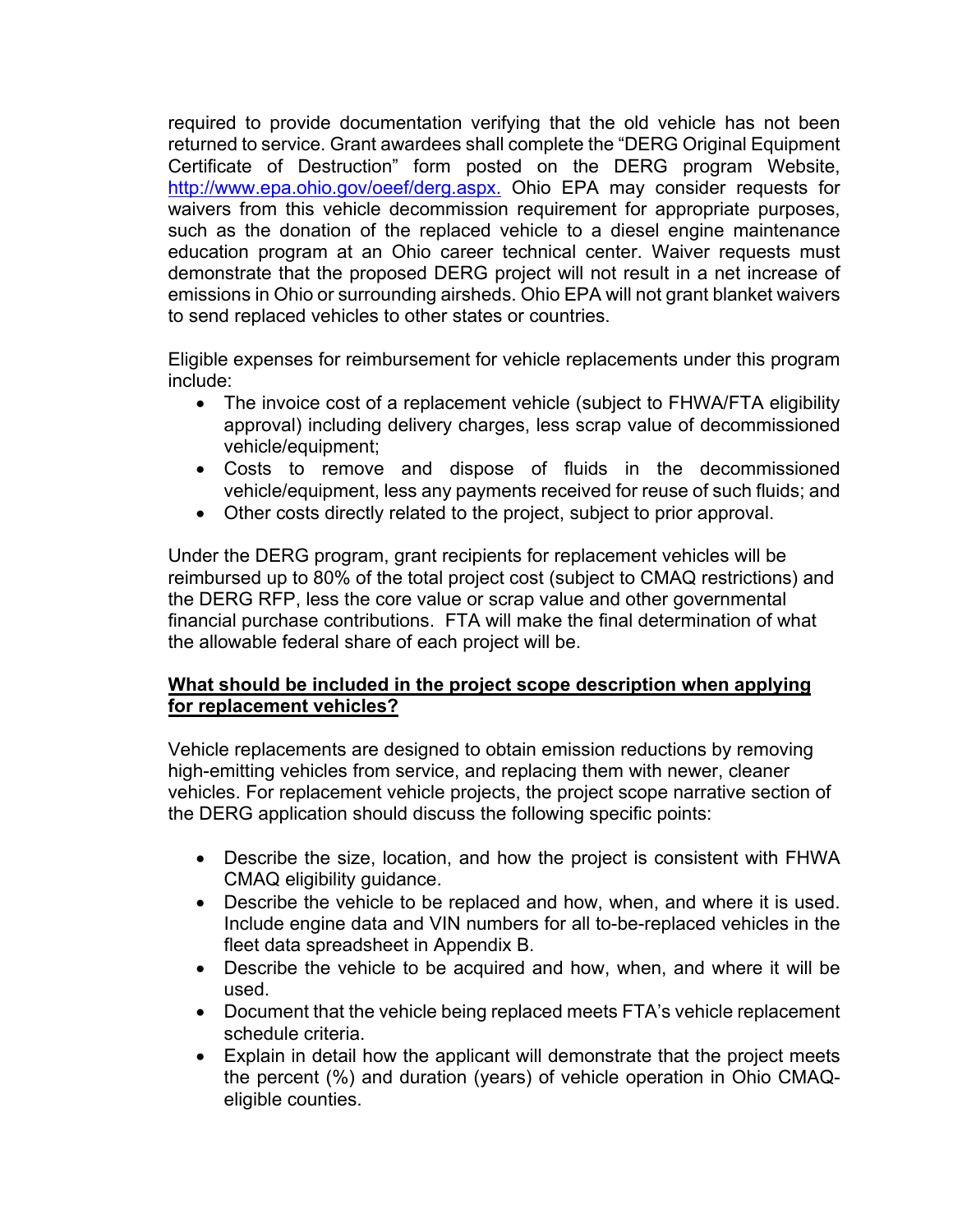- Explain how the applicant will ensure that the original vehicle is decommissioned and not returned to service.
- If a commitment is being made by the applicant to use biodiesel or other alternative fuels in the diesel engine fleets, document the percent of usage.
- Describe the applicable emission standard or tier level for the old and new engines, using the **certificates of conformity** issued from US EPA to the engine manufacturer. The certificate of conformity lists the engine family name and the engine model year. The EPA engine family name is displayed on the emission control information label on the engine. By checking the engine family names and engine model year emission standards, one can confirm the applicable emission standard or tier level.
- Provide sufficient engine and fleet data as inputs for the Diesel Emission Quantifier Tool for Ohio EPA to be able to generate mobile source emission reductions estimated to result from project implementation.
- Ohio EPA will show the complete costs, emission reduction (both PM<sub>2.5</sub> and NOx), and estimated **cost-effectiveness (\$/ton of both PM2.5 and NOx removed)**, and all detailed calculations for the application.

#### **What kind of recordkeeping will be required for replacement vehicle projects?**

Grant recipients for vehicle replacement projects funded under the DERG program will be expected to keep on file the following kinds of documentation, and to produce this documentation upon request:

• Approved Fleet Data Reporting Spreadsheet for the old diesel vehicles and fleet data for the new vehicles.

• Document fleet turn-over practices through historic records. Document age of vehicles to be replaced.

• Invoices of all completed work. Invoices for replacement vehicles should include the vehicle components and specific engine configuration installed, including the model year or tier level, and a list of all parts, including engine exhaust controls.

• Copies of EPA certificates of conformity for existing and new engine configurations.

• Evidence that the old vehicle was permanently decommissioned and not returned to service. Documentation should include the engine serial number, vehicle identification number and photos illustrating how the engine and chassis were disabled. Ohio EPA representatives may request to observe the destruction process to ensure that it is properly documented. If returned to the engine manufacturer, obtain a letter documenting that the engine is remanufactured to a more stringent EPA standard.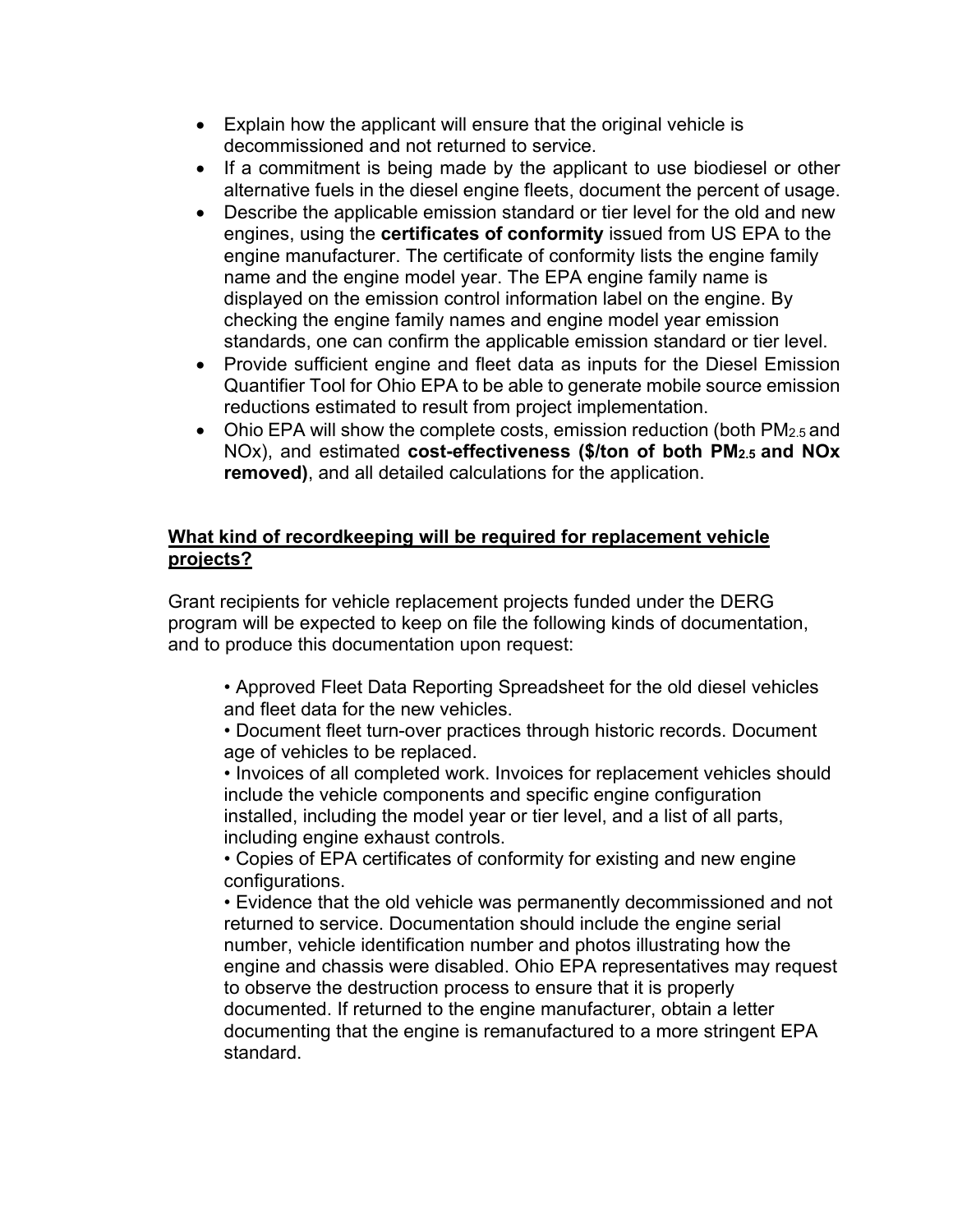• Documentation of any program income earned, including the sale of original vehicle or equipment parts and record of program income generated by sale thereof.

#### **SECTION 6: PROJECT SELECTION CRITERIA**

#### **Due to the competitiveness of the program, not all eligible projects will be approved for funding.**

DERG program project applications will be evaluated consistent with the FHWA CMAQ guidance eligibility criteria and ranked consistent with the scoring parameters below. Project selection for the DERG Program will be accomplished by a committee comprised of staff from Ohio EPA and ODOT, with final project selections approved by the Ohio EPA Director. Decisions of the Director are final. Selected projects must also receive an eligibility determination from the Federal Transit Administration.

The primary evaluation of eligible applications will be based on the following parameters:

(a) Projected emission reductions of particulate matter (PM2.5) and oxides of nitrogen (NOx), reported in tons per year.

(b) Cost effectiveness of the emission reductions: The federal share (grant award amount) of the total project cost will be divided by the estimated total annual emission reduction of PM2.5 and NOx (as determined by the DEQ analysis or manual emission reduction calculations using US EPA approved emission factors) to determine the cost effectiveness of the project, in dollars per ton of reduced emissions.

```
DERG Cost-Effectiveness = Federal Share of Project Cost
                            Sum Total of NOx & PM2.5 Emission Reductions
```
Ohio EPA will perform the above calculations and, if deemed acceptable, will apply the most appropriate emission factors to all comparable projects under consideration for funding in the same grant cycle in order to make funding recommendations.

Applicants are encouraged to provide a local match of greater than the minimum requirement of 20%, which will result in the project receiving a higher cost effectiveness score.

Secondary criteria considered by Ohio EPA and ODOT in making grant awards will include promoting project and fleet diversity, and geographic funding diversity. The committee may also consider an applicant's past performance on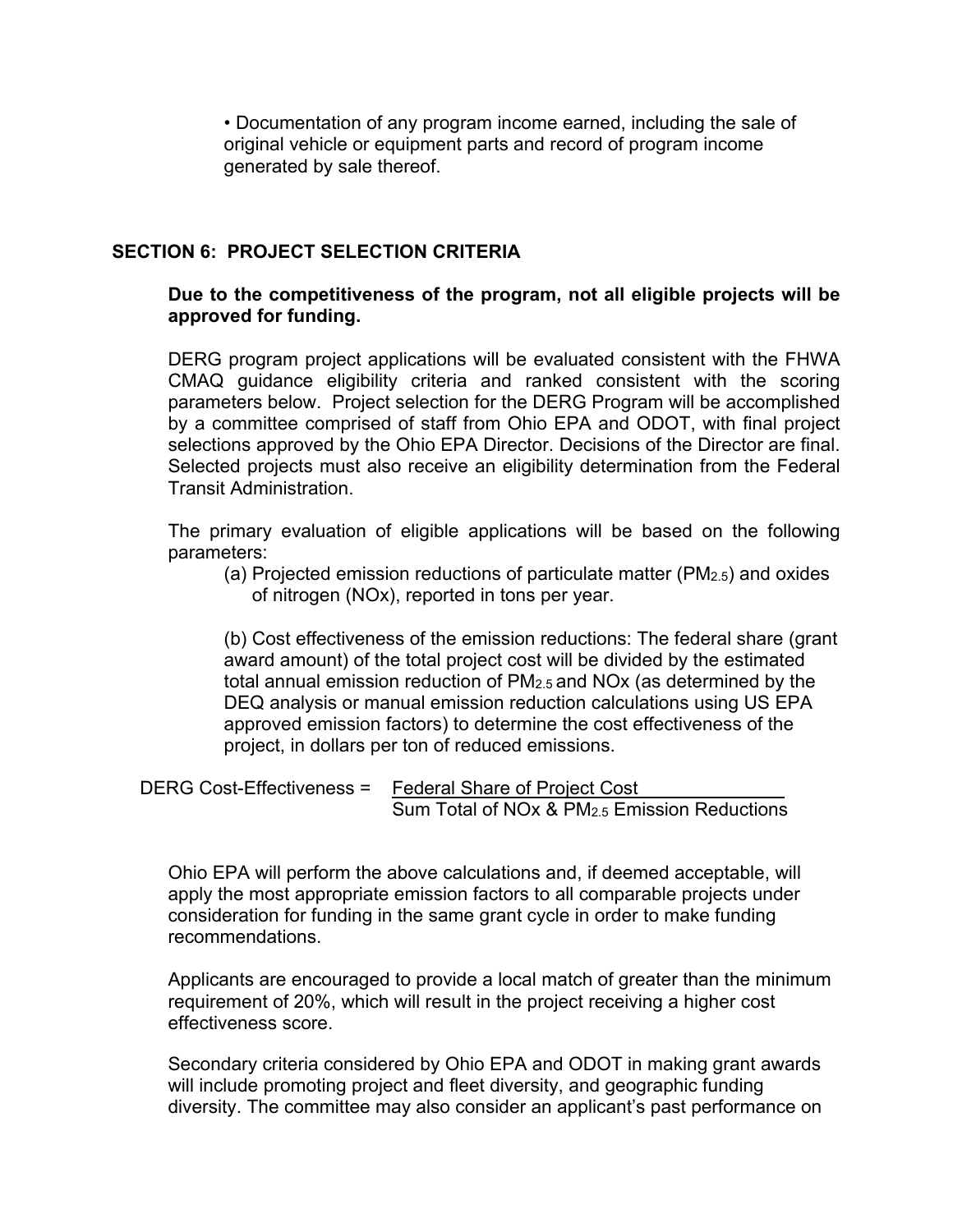DERG or DERA-funded projects, and the amount of DERG funding an applicant has already received. Proposals from previous DERG recipients who did not make satisfactory progress implementing their projects, as defined in Section 2.5 of this RFP, will not receive consideration. Proposals from applicants who have already received three DERG grants may receive lower priority consideration for funding.

#### **SECTION 7: GENERAL REQUIREMENTS**

#### **7.1 Cost of Proposal**

The cost of preparing and submitting proposals in response to this RFP are solely the responsibility of the applicant. The program shall not reimburse or contribute in any way to the cost of the preparation and delivery of the proposal.

#### **7.2 Confidentiality**

All information submitted in response to this RFP shall be public information unless a statutory exception exists which would thereby determine that the information cannot be released to the public. Any information submitted with the proposal, which the applicant feels is a trade secret must be conspicuously designated as such and shall be treated accordingly if the information is determined to be a trade secret under the laws of the State of Ohio. It is the applicant's sole duty to identify and mark such passages it deems to be trade secrets. All submitted proposals will become the property of the Ohio EPA and any information submitted in response to this RFP will not be returned to the applicant. Information on the price paid for vehicles or equipment purchased to be reimbursed with public funds from the DERG program is not eligible for trade secret protection.

#### **SECTION 8: APPENDICES**

The appendices that follow include supplemental information and forms that must be uploaded as attachments to the online DERG 2020 Application Form, at [https://odot.formstack.com/forms/2020\\_derg](https://odot.formstack.com/forms/2020_derg)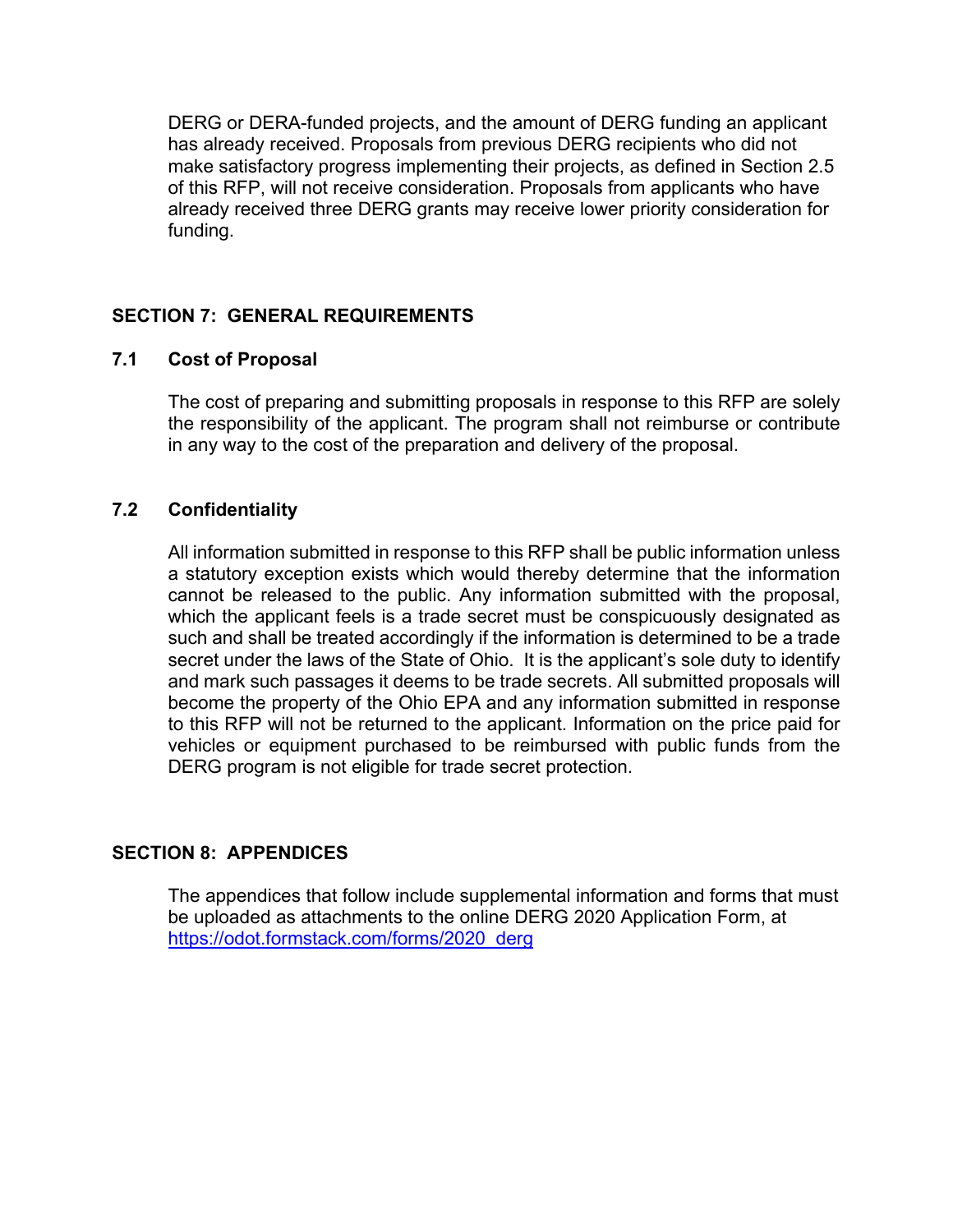Appendix A:

DERG Applicant Certification Statement

to be completed, signed, and uploaded as an attachment to the online DERG Application Form at

[https://odot.formstack.com/forms/2020\\_derg](https://odot.formstack.com/forms/2020_derg)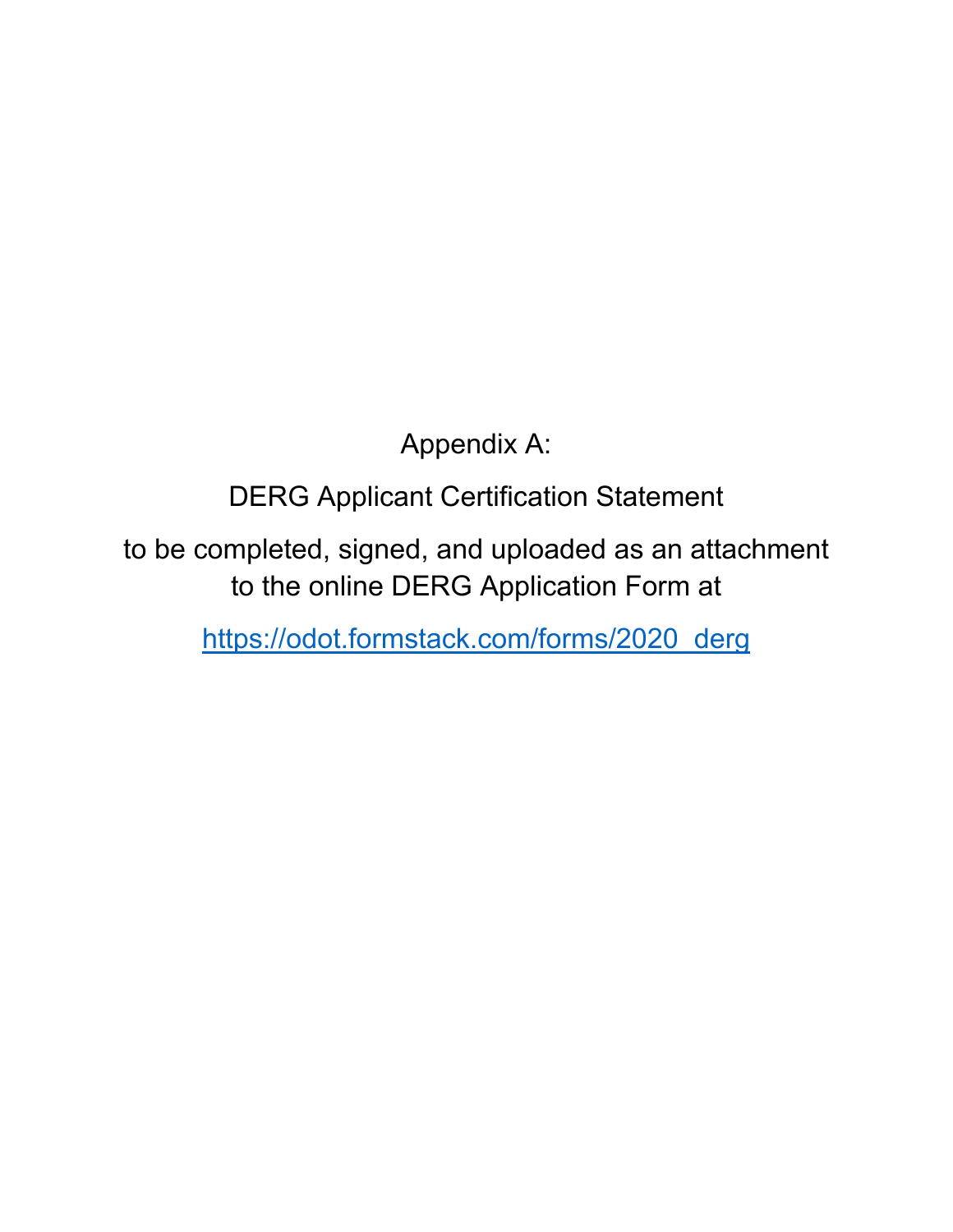### **DERG Applicant Certification Statement**

#### **Certification Questions**

- 1. Does the applicant and/or company have any outstanding financial liabilities with state or local governments in Ohio? Does the applicant and/or company owe: a.) Any delinquent taxes to the State of Ohio (the "State"), a state agency or a political subdivision of the State such as a city or county? b.) Any monies to the State or a state agency for the administration or enforcement of the environmental laws of the State? c.) Any other monies to the State, a state agency or a political subdivision of the State that are past due? d.) Is the company the subject of any existing tax lien?
	- $\Box$  Yes  $\Box$  No
- 2. Has the applicant, related companies, or any officers: a.) been convicted of a felony b.) Been convicted of or enjoined from any violation of state or federal securities law? c.) been a party to any consent order or entry with respect to an alleged state or federal securities law violation? d.) been a defendant in a civil or criminal action?

 $\Box$  Yes  $\Box$  No

**If you have answered yes to any of the above, please provide a detailed explanation including, but not limited to, the location, amounts, and case identification numbers (if applicable) on a separate sheet.**

#### **Certification Statement**

*Instructions: Please have the Authorizing Agent read the Statement of Certification below, check every applicable box, and sign the certification statement in Table 2-1, row a. Upload the signed Certification Statement as an Attachment in the online DERG Application form at [https://ODOT.formstack.com/forms/2019\\_derg](https://odot.formstack.com/forms/2019_derg) If the project is selected for funding, this statement will become a legally binding exhibit in the grant agreement.*

I certify that to the best of my knowledge the information contained in this application and in the supplemental material is correct and complete. I certify that the funding requested satisfies the eligibility requirements for this Program as represented in the Request for Proposals and related materials. I certify that I understand that the funding under this Program is subject to restrictions and other conditions listed in the Program Request for Proposals, including (inter alia):

☐ The applicant will use the funding under this Program for the specific purposes defined in the Program Request for Proposals.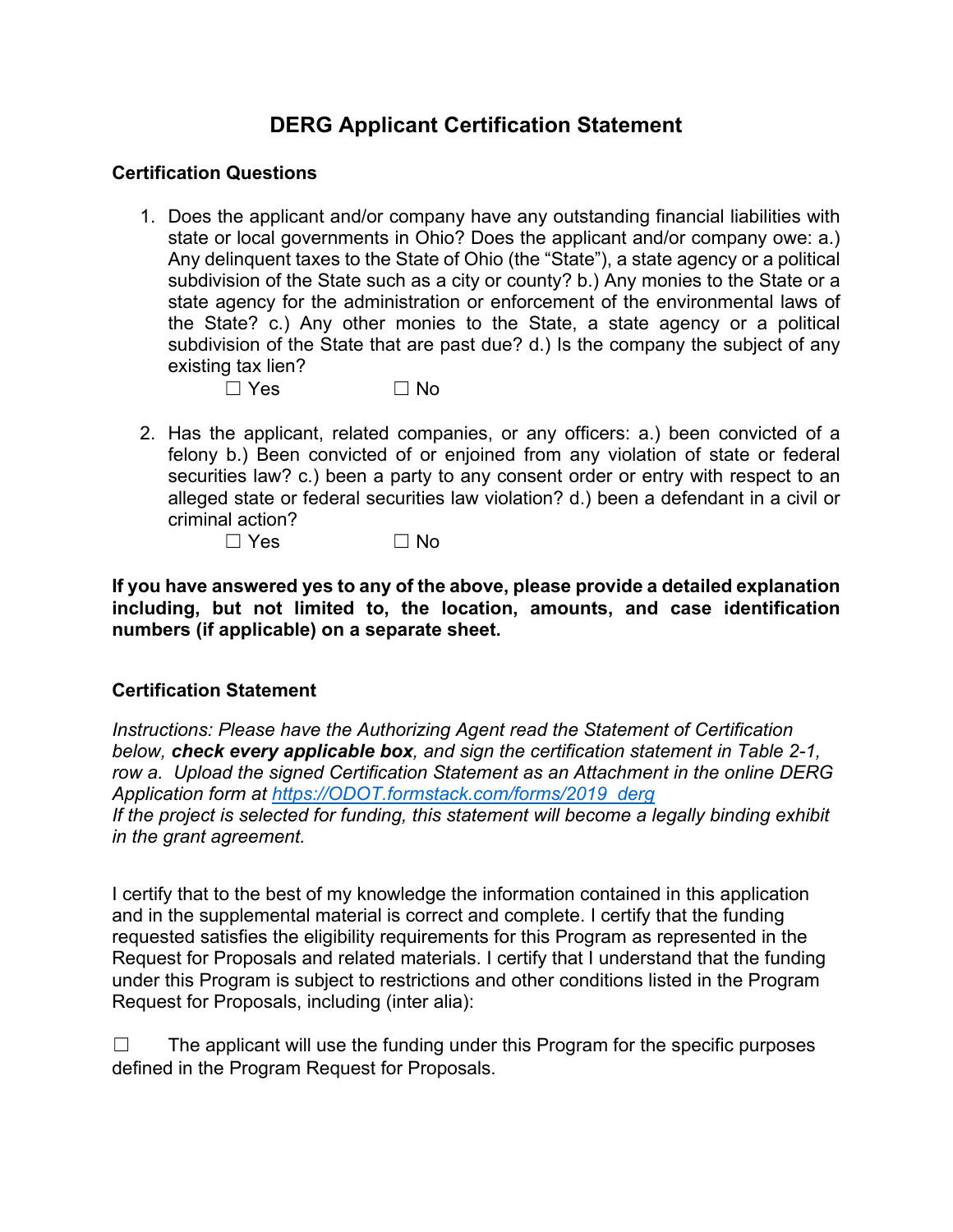$\Box$  The applicant certifies that the vehicles and equipment to be purchased, repowered, or retrofitted with pollution control or anti-idle equipment under this Program conform to the Program requirements defined in the Program Request for Proposals.

☐ **The applicant will maintain the new vehicle, engine or pollution control equipment for a minimum period of five years from the date of delivery or installation.** As needed, the applicant will avail itself of the warranty in order to ensure that the equipment funded under this Program remains in good working order for at least five years following installation.

☐ The applicant will not use funding under this Program to purchase hardware or services for which the applicant has received, or will receive, payment from another source or under another program.

 $\Box$  The applicant will submit a closing activity and fiscal report to Ohio EPA or the Ohio Department of Transportation upon completion of the project and an interim progress report every six months for the duration of the project if required by the terms of the grant contract.

☐ The applicant will provide the Ohio EPA and Ohio Department of Transportation access to vehicles and equipment being funded by this Program, facilities where the vehicles and equipment are located, and documentation related to funding received from this Program, based on reasonable notice of a request for such access.

 $\Box$  The applicant will use only fuel that is compatible with the equipment purchased or installed with funding from the Program, per the manufacturer's specifications.

 $\Box$  The applicant has received approval from the organization's governing body, to apply and make use of the funding under this program.

 $\Box$  The applicant will follow applicable state and federal quidelines to competitively procure the products and services funded under this project.

 $\Box$  At the time of fund disbursal, the applicant will have in place an emission reduction program, such as an anti-idling program, to reduce air pollution emissions.

 $\Box$  Where applicable under ORC 3517.13(I) or ORC 3517.13(J), the applicant's Authorizing Agent or spouse has not made, within the two previous years, one or more contributions totaling in excess of \$1,000 to the Governor or his campaign committees.

 $\Box$  Where applicable, the applicant is in compliance with the Federal Drug-Free Workplace Act of 1988 (41 USC Section 701, et seq.); state ethics laws and conflict of interest laws; and state regulations covering non-discrimination in hiring and affirmative action (ORC 125.111).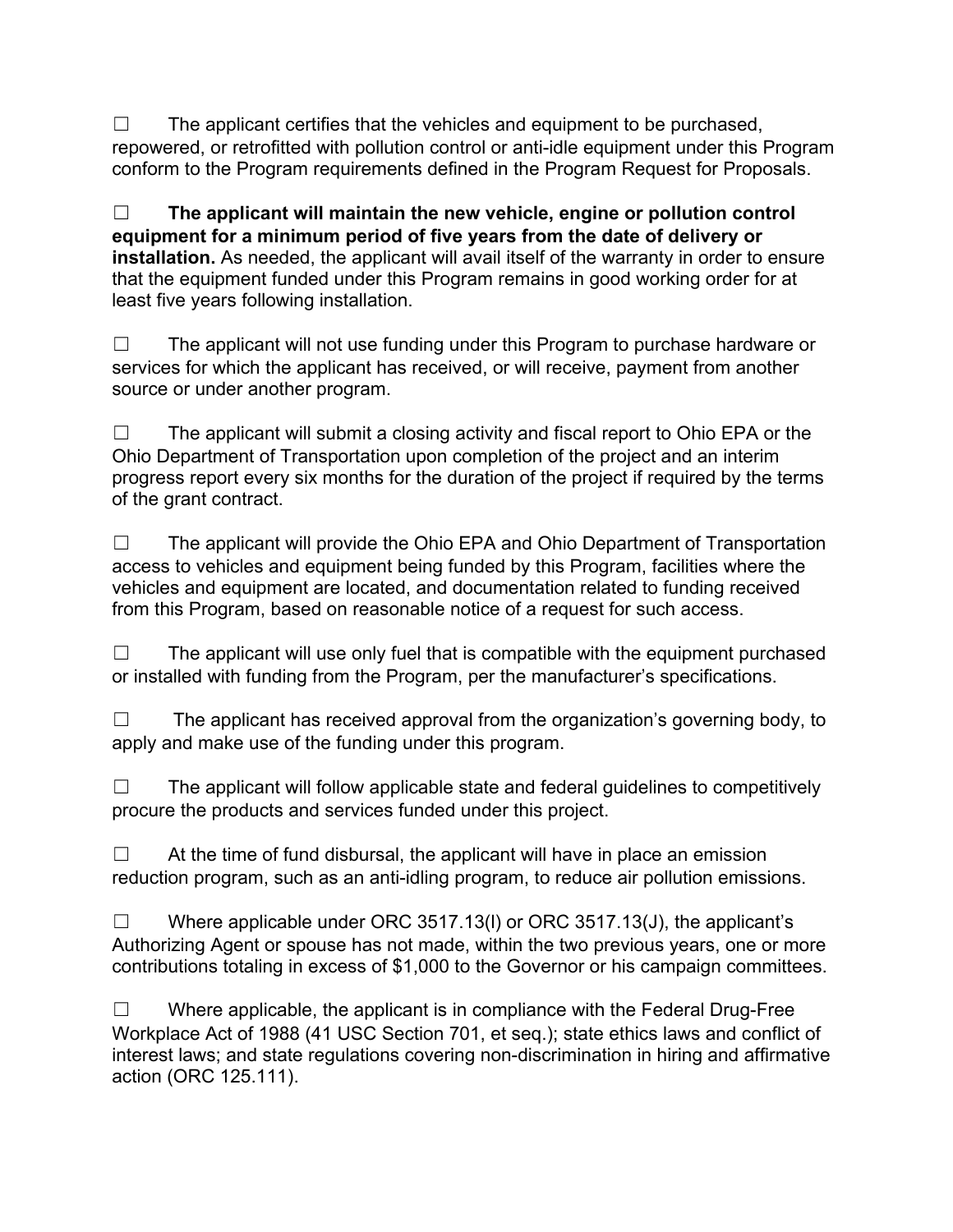□ I authorize Ohio EPA to make any necessary inquiries to verify the information that I have presented. I acknowledge that the information in this application is not confidential and may be released as required by the Program.

☐ As an authorized agent of the Applicant, I hereby submit this Application to the State of Ohio, Environmental Protection Agency. I understand that any false statement in this record may subject the Applicant and Signer to criminal prosecution. I understand that additional information may be requested. I also understand that this document in no way constitutes a commitment of funds by the State of Ohio for any of its programs.

☐ I hereby represent and certify that the foregoing and attached information, to the best of my knowledge and belief, is true, complete and accurately describes the proposed activity/project for which the financial assistance is being sought. I am aware of Ohio Revised Code Sections 9.66(C) and 2921.13(D)(1) which outline penalties for falsification which could result in the return of all monies received and the forfeiture of all current and future financial assistance benefits as well as a fine of not more than \$1,000 and/or a term of imprisonment of not more than one hundred and eighty (180) days. I further agree to inform the Ohio Environmental Protection Agency of any changes in the foregoing information, which may occur prior to the time the Applicant, and the Ohio Environmental Protection Agency or Ohio Department of Transportation execute an Agreement. Further, I hereby authorize the Ohio Environmental Protection Agency to contact the Ohio Department of Transportation to confirm statements contained within this application and to review applicable confidential records.

 $\Box$  The undersigned warrants, certifies and represents that certain information in their application may be subject to the Open Public Records Act.

| a. Signature of Applicant Authorizing<br>Agent:                                                         |  |
|---------------------------------------------------------------------------------------------------------|--|
| b. Date:                                                                                                |  |
| c. Name <i>(typed)</i> :                                                                                |  |
| d. Title or relationship to applicant<br>organization:                                                  |  |
| e. Contact Information (If different than<br>the person identified in Table 1-1 of<br>the Application): |  |

#### **Table 2-1. Applicant Certification Signature**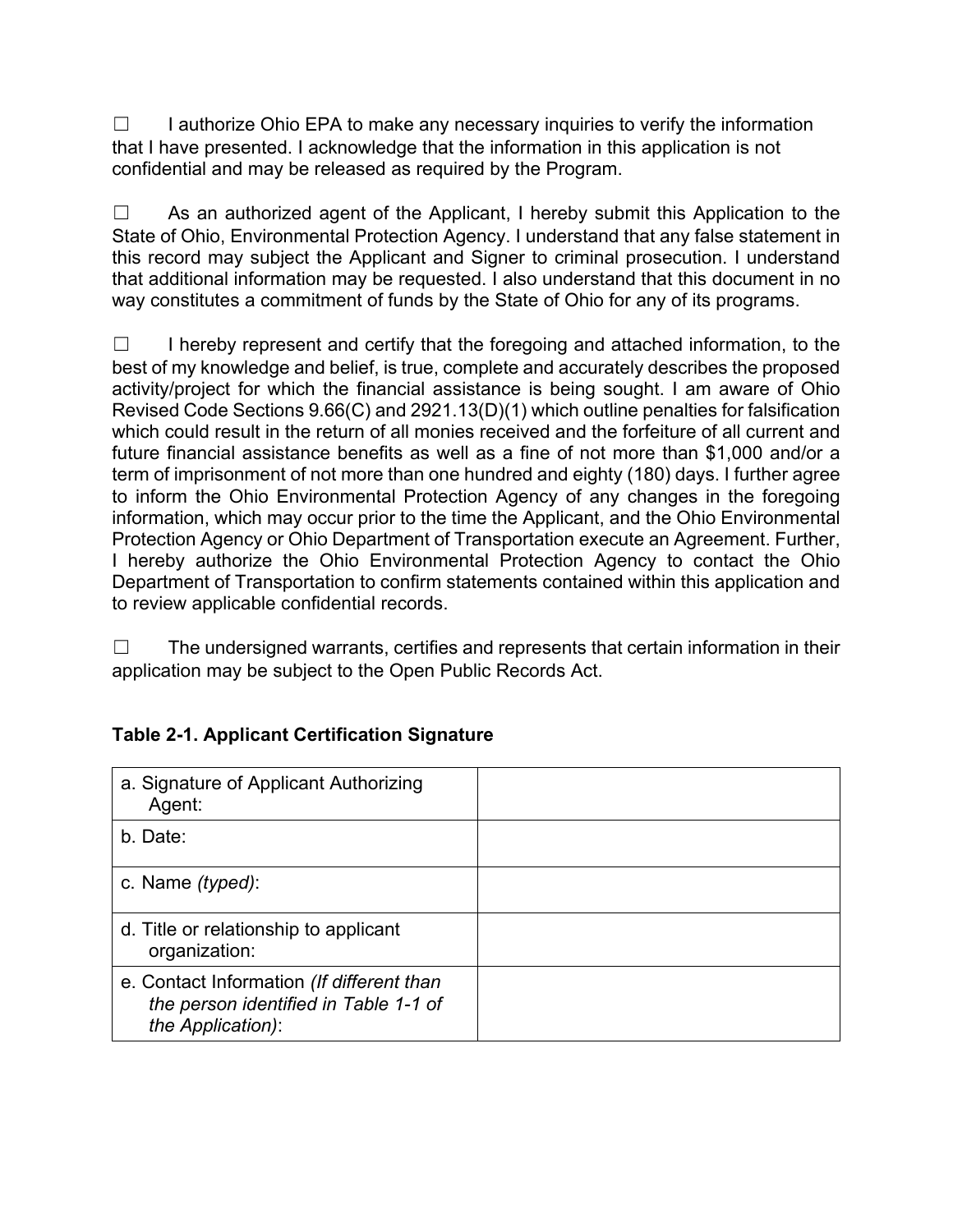Appendix B:

Fleet Data Reporting Spreadsheet

to be completed and uploaded as an attachment to the online DERG Application Form at [https://odot.formstack.com/forms/2020\\_derg](https://odot.formstack.com/forms/2020_derg)

A fillable Excel spreadsheet file is downloadable from Ohio EPA's DERG program website, [https://epa.ohio.gov/oee/#131364252-diesel-emission](https://epa.ohio.gov/oee/#131364252-diesel-emission-reduction-grants)[reduction-grants](https://epa.ohio.gov/oee/#131364252-diesel-emission-reduction-grants)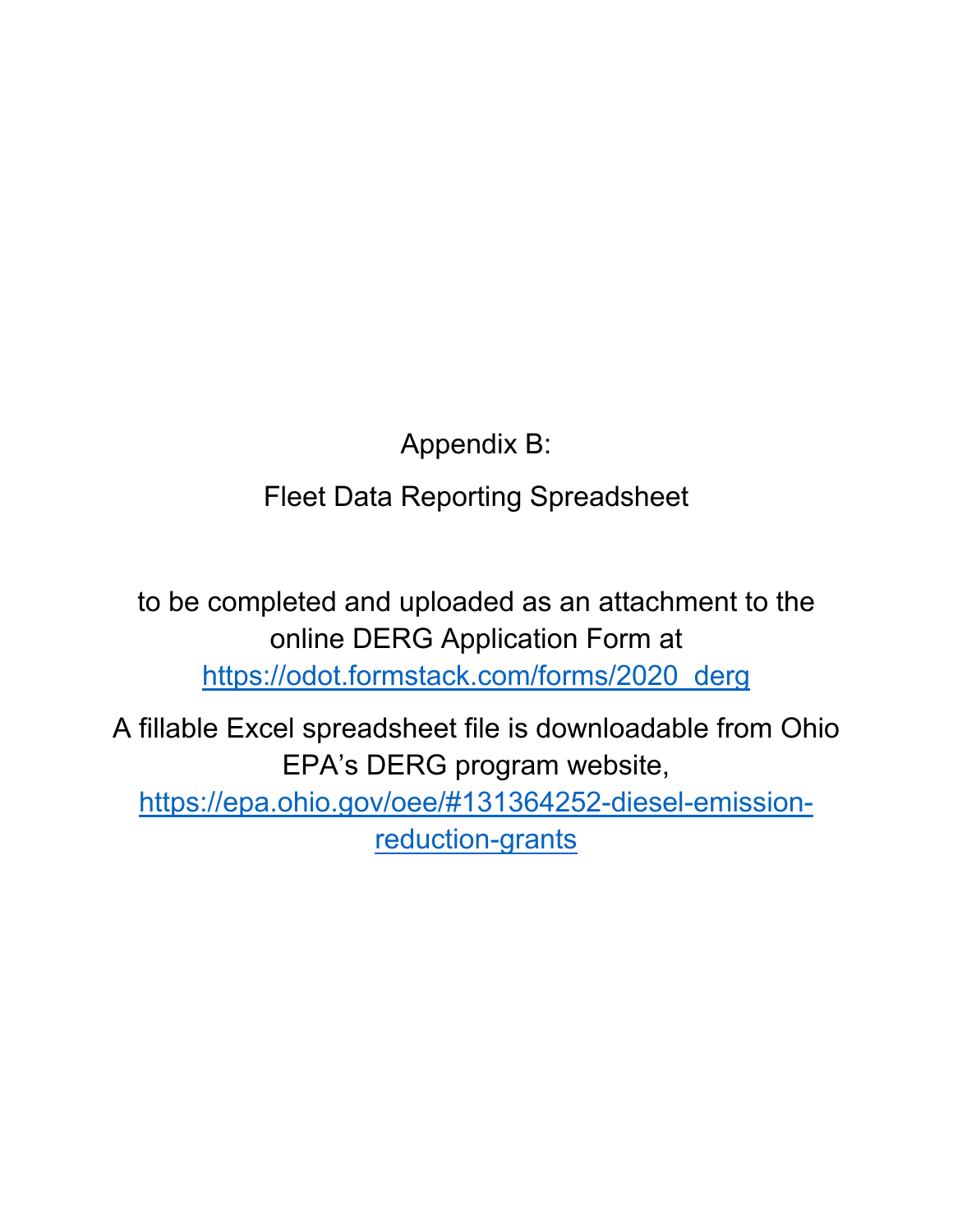| Vehicle Information: Identify the existing vehicles and associated information for each vehicle to be addressed in this project. |              |                                       |                                                                                                                 |  |                                                                                                                  |                                                 |               |                                                 |      |                                                                                                               |                                                                                 |              |                                                                                                                 | <b>New or Repowered Vehicle Information</b>                                                                                 |                                                                                                                 |                                              |                                    |                                                      |                                                                                                                                    |                                                                                                                                                                                                                                                    |                        |
|----------------------------------------------------------------------------------------------------------------------------------|--------------|---------------------------------------|-----------------------------------------------------------------------------------------------------------------|--|------------------------------------------------------------------------------------------------------------------|-------------------------------------------------|---------------|-------------------------------------------------|------|---------------------------------------------------------------------------------------------------------------|---------------------------------------------------------------------------------|--------------|-----------------------------------------------------------------------------------------------------------------|-----------------------------------------------------------------------------------------------------------------------------|-----------------------------------------------------------------------------------------------------------------|----------------------------------------------|------------------------------------|------------------------------------------------------|------------------------------------------------------------------------------------------------------------------------------------|----------------------------------------------------------------------------------------------------------------------------------------------------------------------------------------------------------------------------------------------------|------------------------|
| <b>Make</b>                                                                                                                      | <b>Model</b> | <b>Engine Model</b><br>(manufacturer) |                                                                                                                 |  | Vehicle Model * Engine Model Engine Fuel Type Engine Horse- Engine<br>Year Year Year [[e.g., diesel] Power Power |                                                 | Displacement, | Vehicle GVWR, in<br><b>libs</b>                 | VIN# | <b>Ohio Vehicle Registration</b><br>Vehicle International<br><b>Registration Plan (IRP) #</b>                 | Vehicle Replacement of fuel consumed, estimate year                             | $ per\>year$ | <b>Estimated gallons</b> Estimated miles                                                                        | The Estimated # of days per year Estimated # of Model Year of New Used<br>idling hrs./day vehicle is in Analysis of Vehicle |                                                                                                                 | New Vehicle Fuel Type<br>(e.g., Diesel, CNG, | New Engine Model<br>(manufacturer) | New Engine<br>Displacement, in New Vehicle<br>liters | If this is an Alternative Fuel<br>Vehicle (e.g., CNG or Propane),<br>document the primary<br><b>Alternative Fuel Station to be</b> | If this is a <b>hybrid</b> vehicle please<br>$ $ identify the percent (%) of time $ $ Ohio County where new or<br>the vehicle runs on the fuel & the repowered vehicle will be<br>percent (%) of time the vehicle<br>runs on the electric battery. | <b>The Pregistered</b> |
|                                                                                                                                  |              |                                       |                                                                                                                 |  |                                                                                                                  |                                                 |               |                                                 |      |                                                                                                               |                                                                                 |              |                                                                                                                 |                                                                                                                             |                                                                                                                 |                                              |                                    |                                                      |                                                                                                                                    |                                                                                                                                                                                                                                                    |                        |
|                                                                                                                                  |              |                                       |                                                                                                                 |  |                                                                                                                  |                                                 |               |                                                 |      |                                                                                                               |                                                                                 |              |                                                                                                                 |                                                                                                                             |                                                                                                                 |                                              |                                    |                                                      |                                                                                                                                    |                                                                                                                                                                                                                                                    |                        |
|                                                                                                                                  |              |                                       |                                                                                                                 |  |                                                                                                                  |                                                 |               |                                                 |      |                                                                                                               |                                                                                 |              |                                                                                                                 |                                                                                                                             |                                                                                                                 |                                              |                                    |                                                      |                                                                                                                                    |                                                                                                                                                                                                                                                    |                        |
|                                                                                                                                  |              |                                       |                                                                                                                 |  |                                                                                                                  |                                                 |               |                                                 |      |                                                                                                               |                                                                                 |              |                                                                                                                 |                                                                                                                             |                                                                                                                 |                                              |                                    |                                                      |                                                                                                                                    |                                                                                                                                                                                                                                                    |                        |
|                                                                                                                                  |              |                                       |                                                                                                                 |  |                                                                                                                  |                                                 |               |                                                 |      |                                                                                                               |                                                                                 |              |                                                                                                                 |                                                                                                                             |                                                                                                                 |                                              |                                    |                                                      |                                                                                                                                    |                                                                                                                                                                                                                                                    |                        |
|                                                                                                                                  |              |                                       |                                                                                                                 |  |                                                                                                                  |                                                 |               |                                                 |      |                                                                                                               |                                                                                 |              |                                                                                                                 |                                                                                                                             |                                                                                                                 |                                              |                                    |                                                      |                                                                                                                                    |                                                                                                                                                                                                                                                    |                        |
|                                                                                                                                  |              |                                       |                                                                                                                 |  |                                                                                                                  |                                                 |               |                                                 |      |                                                                                                               |                                                                                 |              |                                                                                                                 |                                                                                                                             |                                                                                                                 |                                              |                                    |                                                      |                                                                                                                                    |                                                                                                                                                                                                                                                    |                        |
|                                                                                                                                  |              |                                       |                                                                                                                 |  |                                                                                                                  |                                                 |               |                                                 |      | the contract of the contract of the contract of the contract of the contract of the contract of the           | the contract of the contract of the contract of the contract of the contract of |              |                                                                                                                 |                                                                                                                             |                                                                                                                 |                                              |                                    |                                                      |                                                                                                                                    |                                                                                                                                                                                                                                                    |                        |
|                                                                                                                                  |              |                                       |                                                                                                                 |  |                                                                                                                  |                                                 |               |                                                 |      |                                                                                                               | the contract of the contract of the contract of the contract of the contract of |              | the contract of the contract of the contract of the contract of the contract of the contract of the contract of |                                                                                                                             | the contract of the contract of the contract of the contract of the contract of the contract of the contract of |                                              |                                    |                                                      |                                                                                                                                    |                                                                                                                                                                                                                                                    |                        |
| the contract of the contract of the contract of the contract of the contract of                                                  |              |                                       |                                                                                                                 |  |                                                                                                                  |                                                 |               |                                                 |      | 1000 - 1000 - 1000 - 1000 - 1000 - 1000 - 1000 - 1000 - 1000 - 1000 - 1000 - 1000 - 1000 - 1000 - 1000 - 1000 |                                                                                 |              | the contract of the contract of the contract of the contract of the contract of the contract of the contract of |                                                                                                                             |                                                                                                                 |                                              |                                    |                                                      |                                                                                                                                    |                                                                                                                                                                                                                                                    |                        |
|                                                                                                                                  |              |                                       | the contract of the contract of the contract of the contract of the contract of the contract of the contract of |  |                                                                                                                  | the contract of the contract of the contract of |               | the contract of the contract of the contract of |      |                                                                                                               |                                                                                 |              |                                                                                                                 |                                                                                                                             |                                                                                                                 |                                              |                                    |                                                      |                                                                                                                                    |                                                                                                                                                                                                                                                    |                        |
|                                                                                                                                  |              |                                       |                                                                                                                 |  |                                                                                                                  |                                                 |               |                                                 |      |                                                                                                               |                                                                                 |              |                                                                                                                 |                                                                                                                             |                                                                                                                 |                                              |                                    |                                                      |                                                                                                                                    |                                                                                                                                                                                                                                                    |                        |

# **Contact Name:**

# **Diesel Emission Reduction Grant (DERG) Program Fleet Data Spreadsheet**

# **Applicant Name:**

# **\* If the engine label / ID tag is missing or not readable please indicate such in the column.**

| <b>Vehicle GVWR Classifications</b> |                    |  |  |  |  |  |  |
|-------------------------------------|--------------------|--|--|--|--|--|--|
| <b>Class</b>                        | GVWR, in lbs.      |  |  |  |  |  |  |
| 1                                   | $= 6,000$          |  |  |  |  |  |  |
| $\mathbf{2}$                        | 6,001 to 10,000    |  |  |  |  |  |  |
| 3                                   | 10,001 to 14,000   |  |  |  |  |  |  |
| 4                                   | 14,001 to 16,000   |  |  |  |  |  |  |
| 5                                   | 16,001 to 19,500   |  |  |  |  |  |  |
| $\boldsymbol{6}$                    | 19,501 to 26,000   |  |  |  |  |  |  |
| 7                                   | 26,001 to 33,000   |  |  |  |  |  |  |
| 8                                   | 33,001 and greater |  |  |  |  |  |  |



|                                    | <b>Fuel Types:</b> |
|------------------------------------|--------------------|
| <b>Diesel</b>                      | CNG                |
| Diesel-Hybrid-Electric             | Propane            |
| <b>All Electric</b>                |                    |
| OTH = Other (explain in narrative) |                    |

| <b>Clean Option Key:</b> |
|--------------------------|
|                          |
|                          |
|                          |

*Name: Fleet-Data-Spreadsheet\_DERG*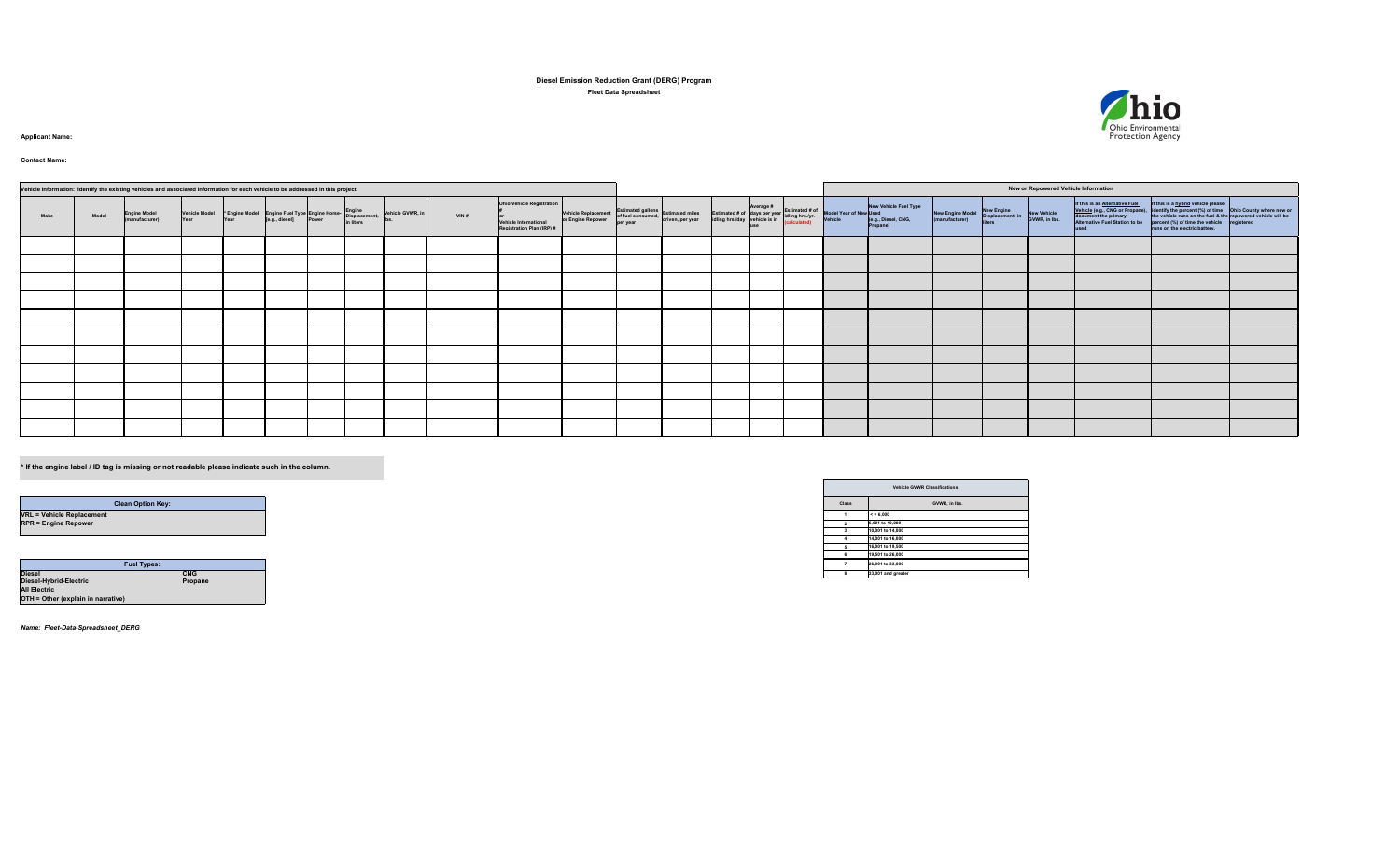Appendix C:

Map of CMAQ Eligible Counties and Townships in Ohio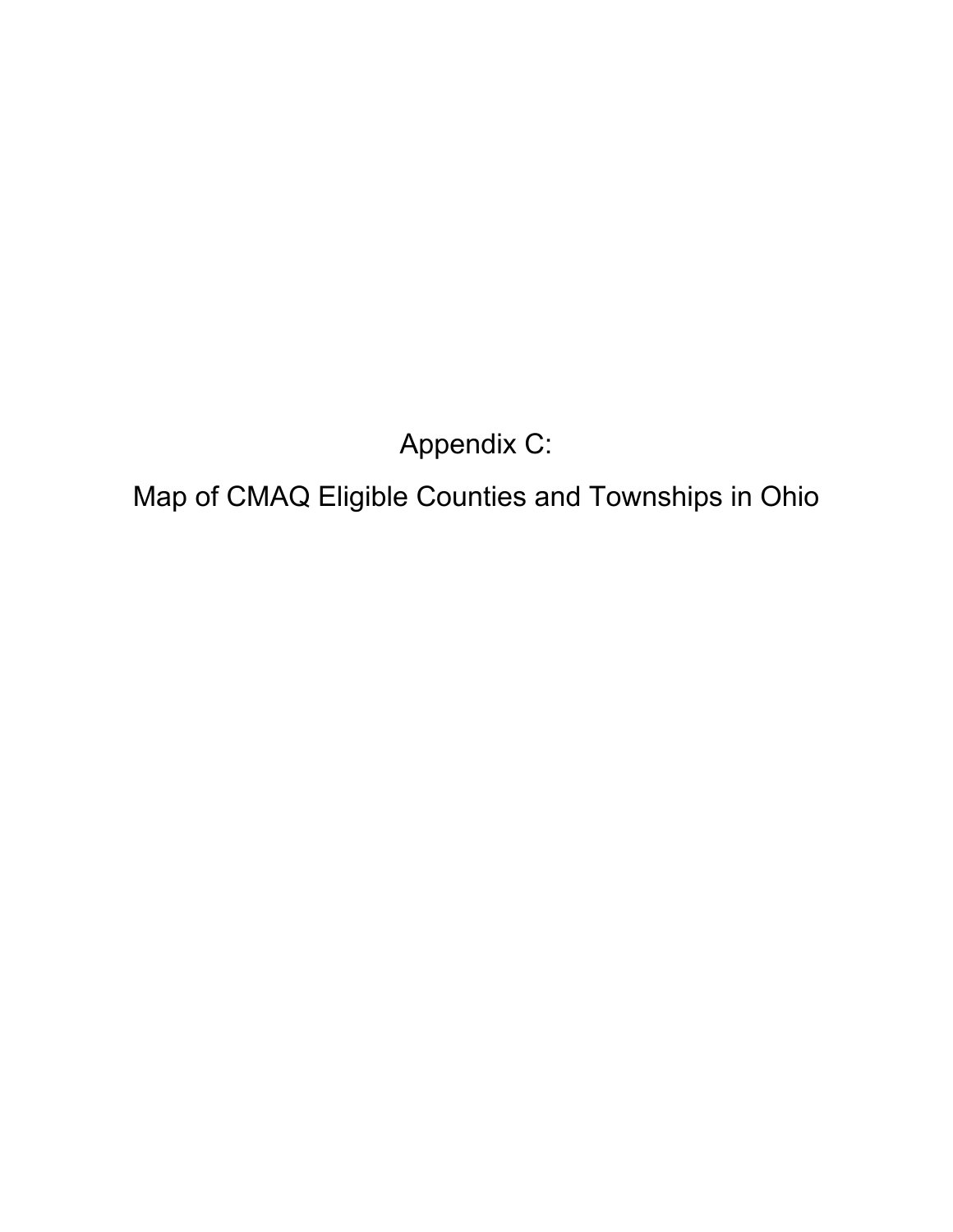# **CMAQ Program Eligible Counties & Townships**

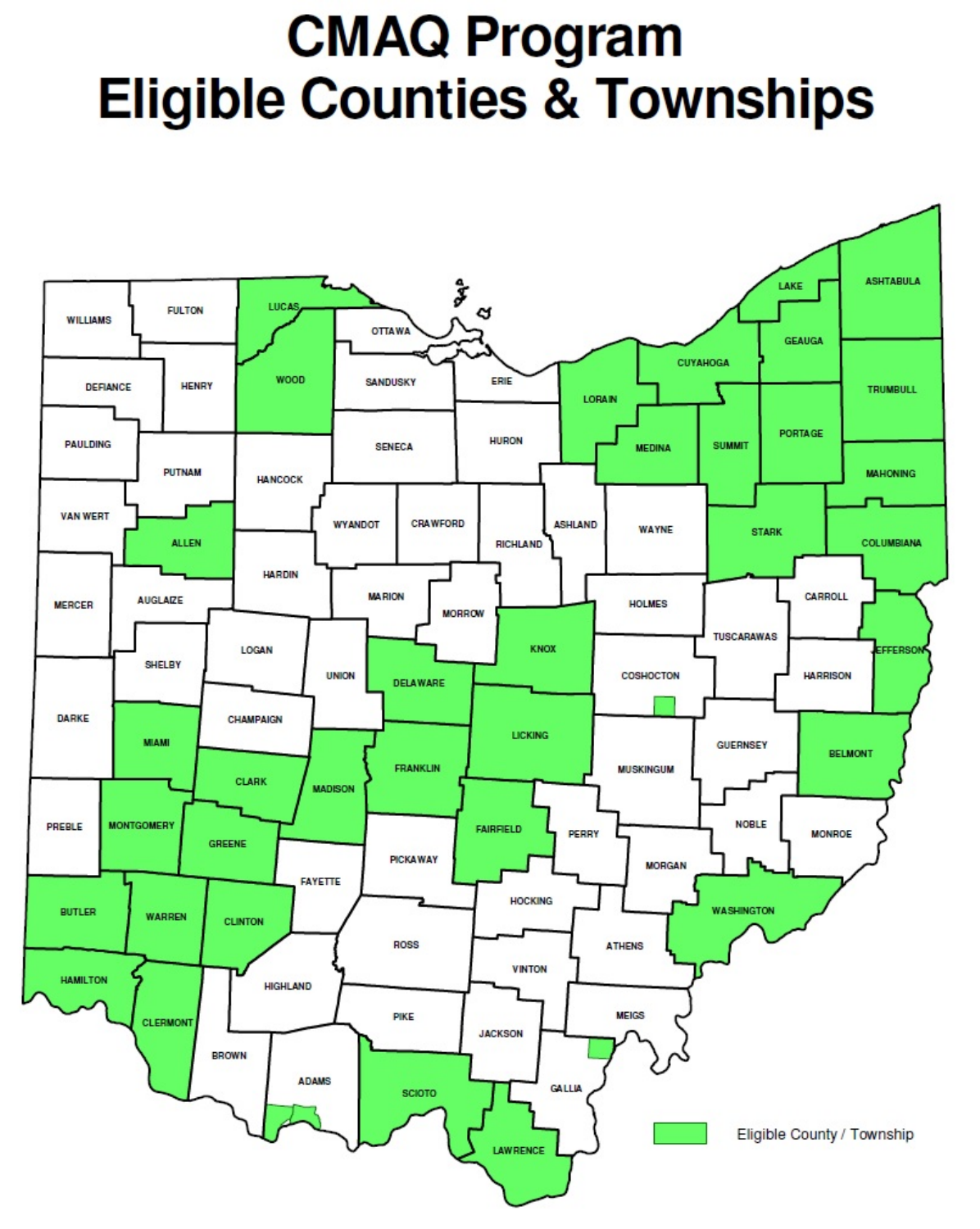Appendix D:

Diesel Vehicle/Equipment Useful Life Guidelines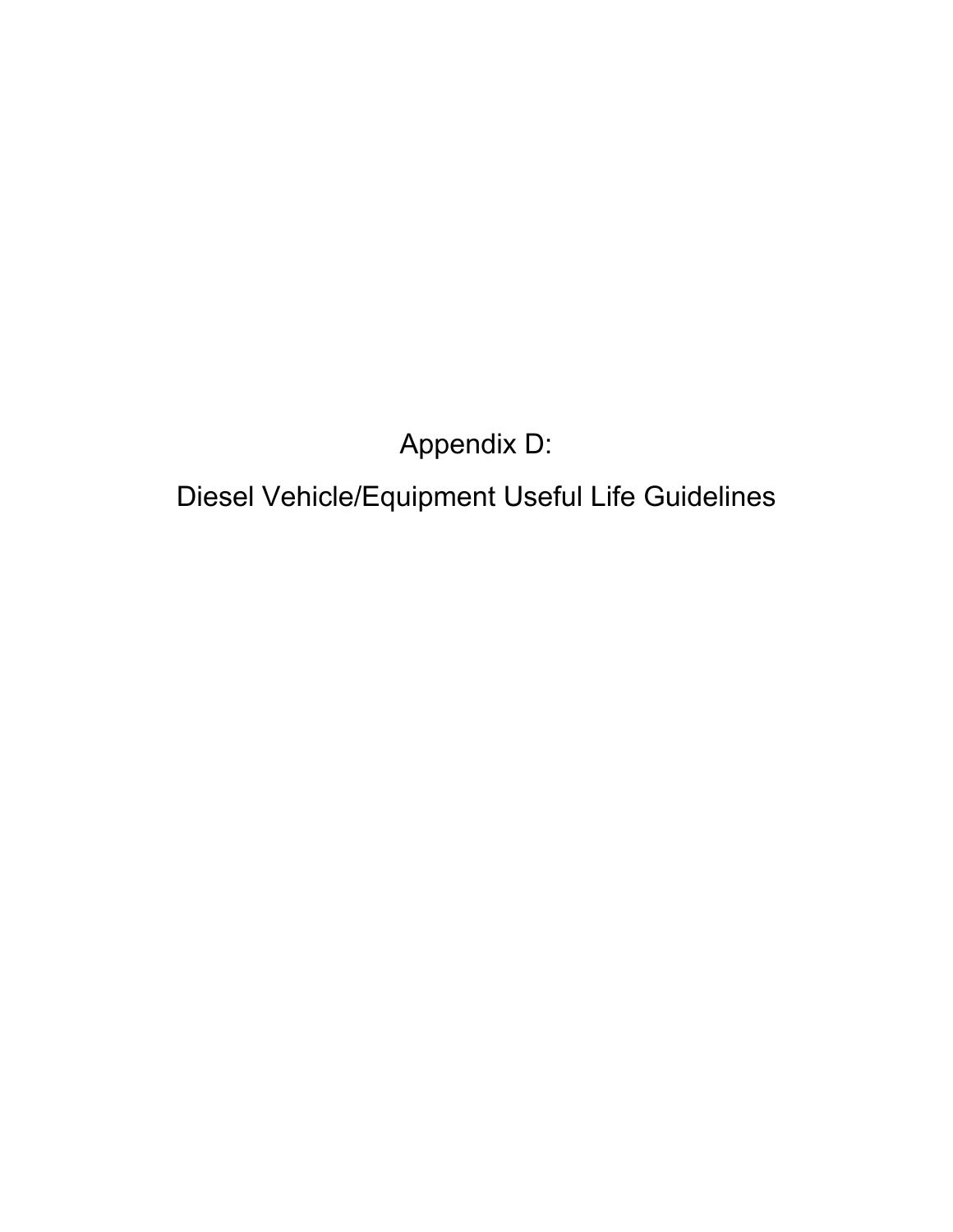| <b>Vehicle/Equipment Type</b>     |             | <b>Attributes</b> | <b>Minimum Useful Life</b><br>(Whichever comes first) |              |              |
|-----------------------------------|-------------|-------------------|-------------------------------------------------------|--------------|--------------|
|                                   | Length      | GVW               | Years                                                 | <b>Miles</b> | <b>Hours</b> |
| Transit <sup>1</sup>              |             |                   |                                                       |              |              |
| <b>Heavy Duty Large Bus</b>       | $35' - 40'$ | 33,000 - 40,000   | 12                                                    | 500,000      |              |
| <b>Heavy Duty Small Bus</b>       | 30'         | 26,000 - 33,000   | 10                                                    | 350,000      |              |
| <b>Medium Duty Bus</b>            | $25' - 35'$ | 16,000 - 26,000   | 7                                                     | 200,000      |              |
| <b>Light Duty Transit Vehicle</b> | $16' - 28'$ | $6,000 - 14,000$  | 4                                                     | 100,000      |              |
| Service Vehicles <sup>2</sup>     |             |                   |                                                       |              |              |
| Light Heavy Duty Diesel           |             | 8,500 - 19,500    | 8                                                     | 110,000      |              |
| <b>Medium Heavy Duty Diesel</b>   |             | $19,500 - 33,000$ | 8                                                     | 185,000      |              |
| <b>Heavy Heavy Duty Diesel</b>    |             | >33,000           | 10                                                    | 435,000      | 23,000       |
| Locomotives $3$                   |             |                   |                                                       |              |              |
| Line Haul                         |             |                   | 10                                                    | 750,000      | $HP * 7.5$   |
| Switcher                          |             |                   | 10                                                    | 750,000      | $HP * 7.5$   |

#### **Appendix D: Diesel Vehicle/Equipment Useful Life Guidelines**

#### **Sources:**

- 1. US Department of Transportation, Federal Transit Administration, Useful Life of Transit Buses and Vans, Report No. FTA VA-26-7229-07.1, April 2007 [http://www.fta.dot.gov/documents/Useful\\_Life\\_of\\_Buses\\_Final\\_Report\\_4-26-](http://www.fta.dot.gov/documents/Useful_Life_of_Buses_Final_Report_4-26-07_rv1.pdf) [07\\_rv1.pdf](http://www.fta.dot.gov/documents/Useful_Life_of_Buses_Final_Report_4-26-07_rv1.pdf)
- 2. The National Academies Press, Review of 21<sup>st</sup> Century Truck Partnership (2008) [http://www.nap.edu/openbook.php?record\\_id=12258&page=110](http://www.nap.edu/openbook.php?record_id=12258&page=110)
- 3. DieselNet: Emission Standards >> United States Locomotives <http://www.dieselnet.com/standards/us/loco.php>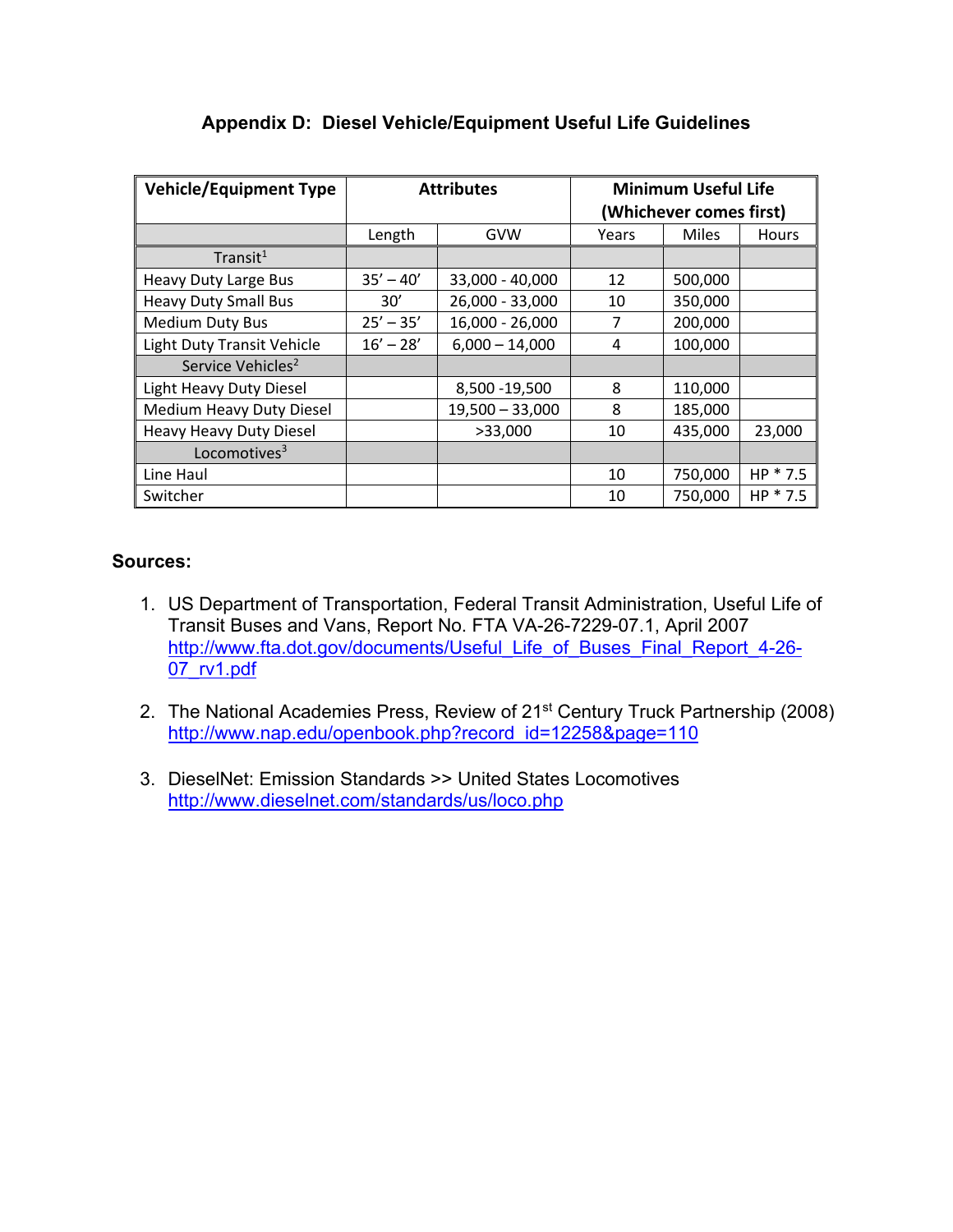Appendix E:

Buy America Certification for FTA Projects

to be completed and uploaded as an attachment to the online DERG Application Form at [https://odot.formstack.com/forms/2020\\_derg](https://odot.formstack.com/forms/2020_derg)